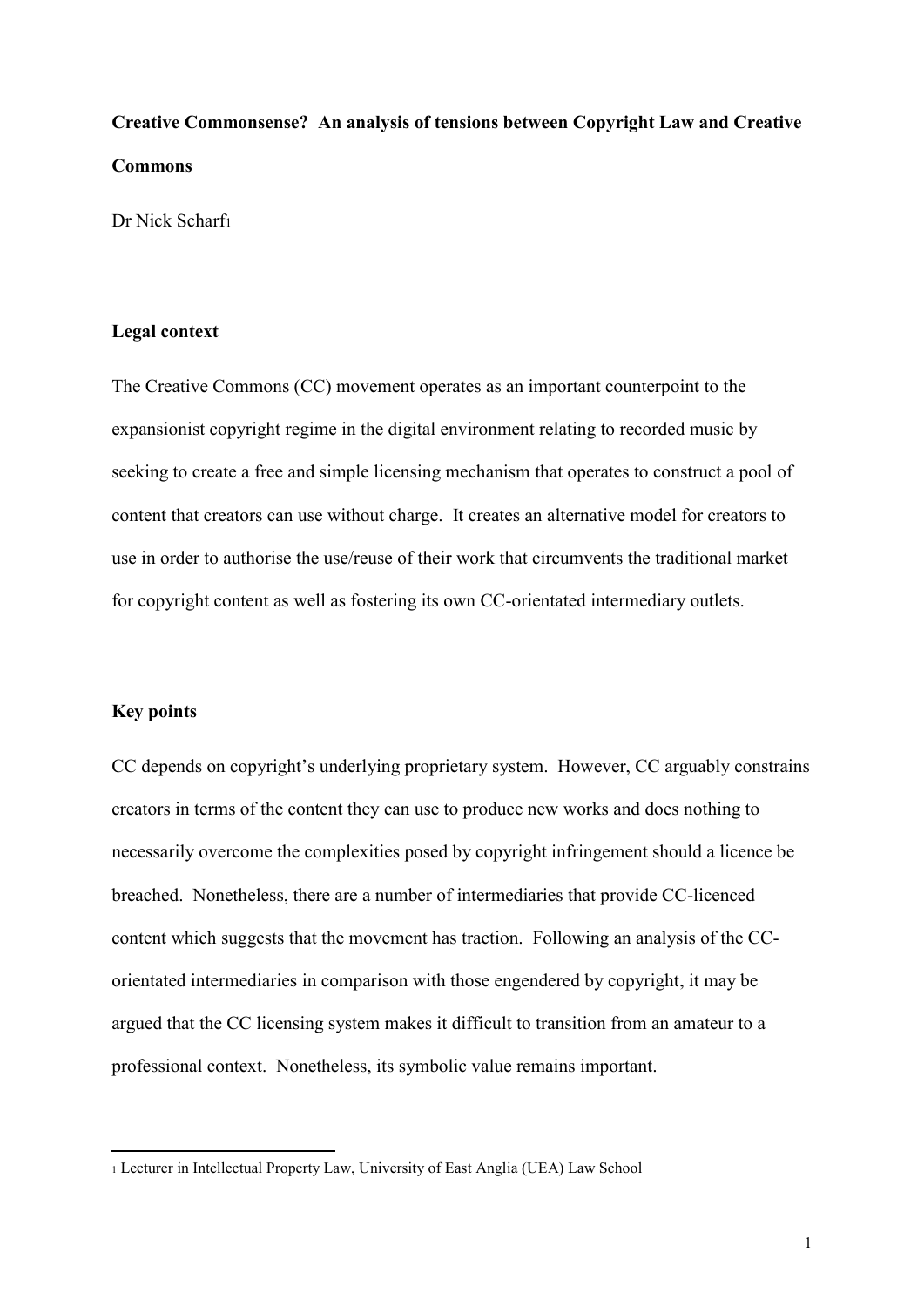# **Practical significance**

This piece will address the intermediary market structure for CC works as well as the potential difficulties commercial exploitation in order to evaluate whether or not it can be seen as a beneficial system for content creation and dissemination. As is CC inherently limited by the intermediary structure built upon 'free' use, this may hinder a transition to revenue-generating creative activity.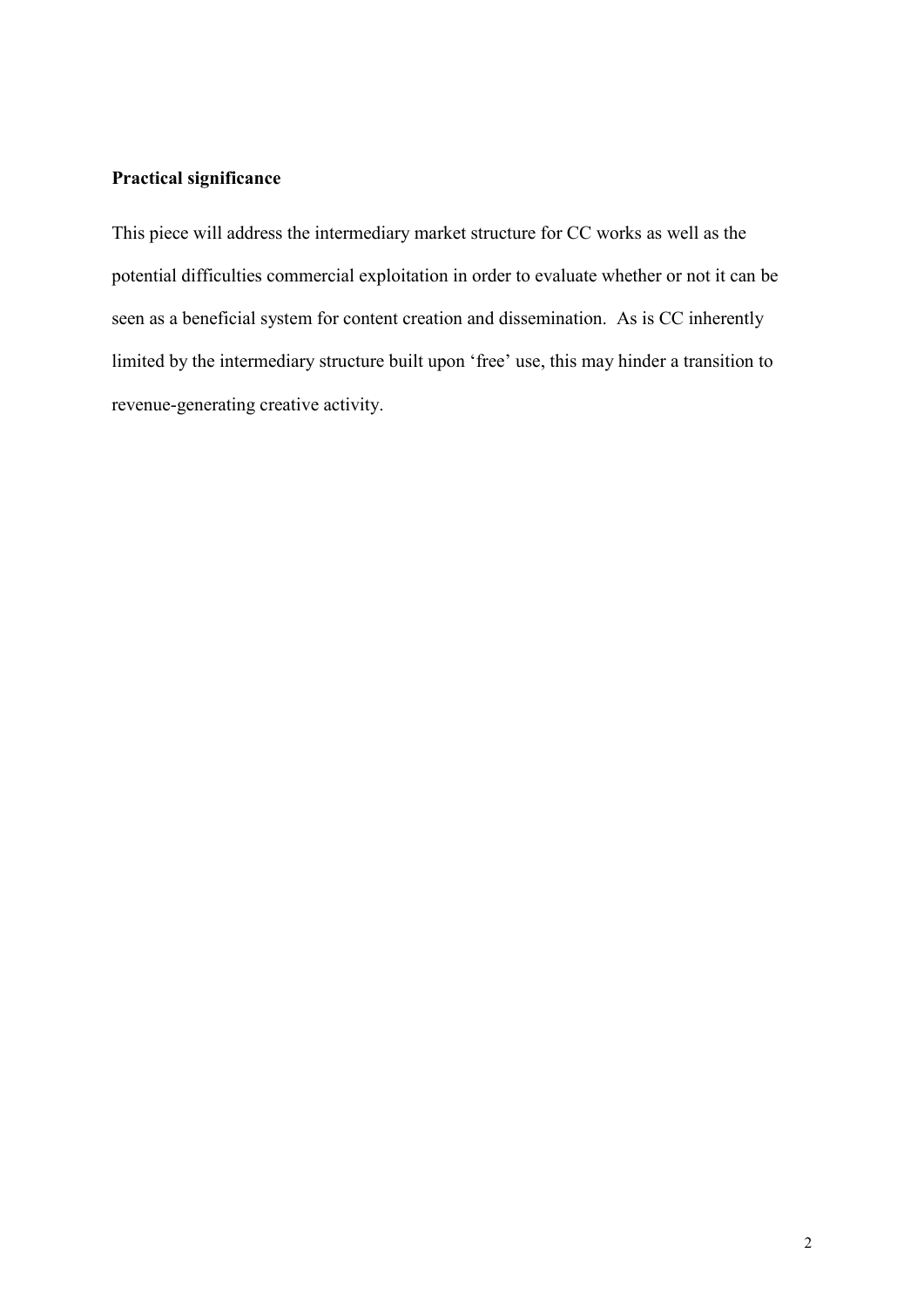#### **1. Introduction**

From a creator and user perspective, the loss of faith in copyright law, and its enforcement has led to a significant reappraisal of the role of private law in the digital environment<sub>2</sub>. One initiative which warrants consideration in this case, is Creative Commons (CC) which stands as a positive<sup>3</sup> counterpoint, to the preceding expansionist nature of copyright law. The movement was inspired by what was perceived as a threat to culture as a result of the influence of copyright law on creativity4. As a counter-point to this, CC aims to '...build a more equitable, accessible, and innovative world'.5 Its premise is to relocate power from rightsholders to creators, who are afforded options to govern how their works may be used and re-used. It also has the benefit of recognising that in the digital environment, the division between authors and users may be indistinct such that now users have the power and tools at their disposal to engage in creating their own content. As such, this piece uses the collective term 'creators' to refer to both parties.

It will explore the relationship between CC and copyright to demonstrate that although CC is dependent on the copyright system as a source of legal rights which can be forgone through the licensing options, its aim to create alternative source(s) of content circumvent the traditional market for copyright content. As such, a divergence becomes evident between the markets for CC-licensed content and that of copyrighted content. Although the CC vision realises the full potential of the Internet for content sharing and reuse, the commercial realities of the online intermediary landscape suggest that the movement

<sup>2</sup> K Bowery, *Law & Internet Cultures* (Cambridge University Press 2005) 164

<sup>3</sup> S Corbett, 'Creative Commons Licences, the Copyright Regime and the Online Community: Is there a Fatal Disconnect?' (2011) MLR 74(4) 503-531, 515

<sup>4</sup> Ibid, 507

<sup>5</sup> Creative Commons, 'What we do' <http://creativecommons.org/about> accessed 6 November 2906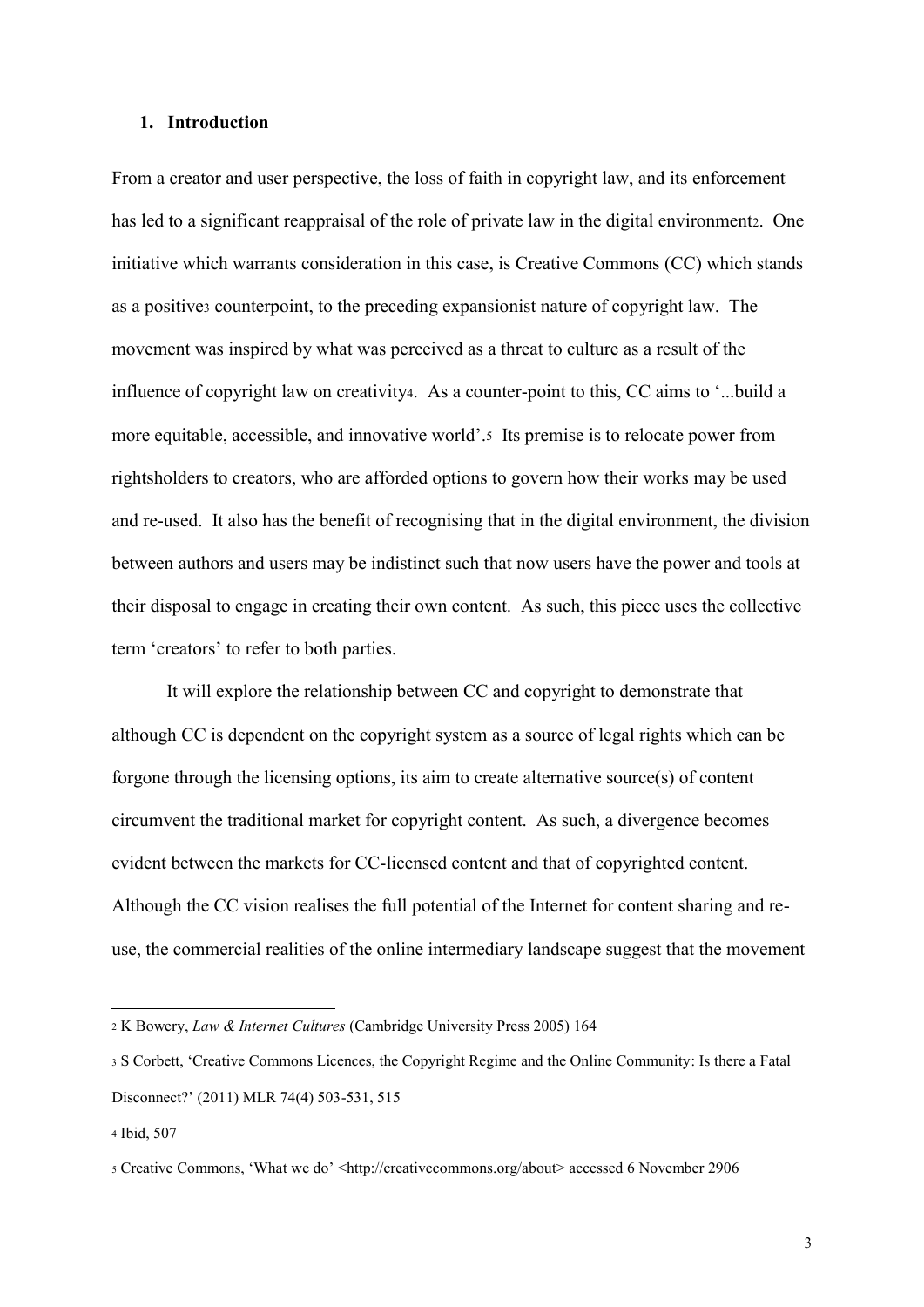may struggle to emerge beyond its relative self-established niche. Whilst the alternative CC offers may be of primary appeal to many creators, the intermediary divergence between CC and copyright may therefore make it difficult for them to transition from an environment of sharing and re-use to one of commercial viability.

The piece begins with a brief overview of the CC movement and available licences, before examining its relationship with copyright law; concluding that it arguably constrains creators in terms of the content they can use to produce new works and does nothing to necessarily overcome the complexities posed by copyright infringement should a licence be breached. Despite this, there are a number of intermediaries that provide CC-licenced music which suggests that the movement has some traction. However from looking at the market for such works, it will be argued that that it can never form a viable market alternative owing to inherent incompatibility between CC-licenced music the commercial revenue-driven market for music. It will conclude that the CC licensing system makes it difficult to transition from an amateur to a professional context. Whilst this may be a problem for some (although certainly not all), the music industry engendered by copyright is certainly not free from its own problems broadly caused by a lack of understanding and flexibility toward the very technology that CC recognises as being crucially important: the Internet. Although there is nothing in copyright law that prevents a creator from exploiting their work and forgoing commercial remuneration, the fact that CC simply offers an alterative may perhaps be its strongest feature through allowing more formal and indeed symbolic, repositioning of power to creators themselves.

## **2. Creative Commons**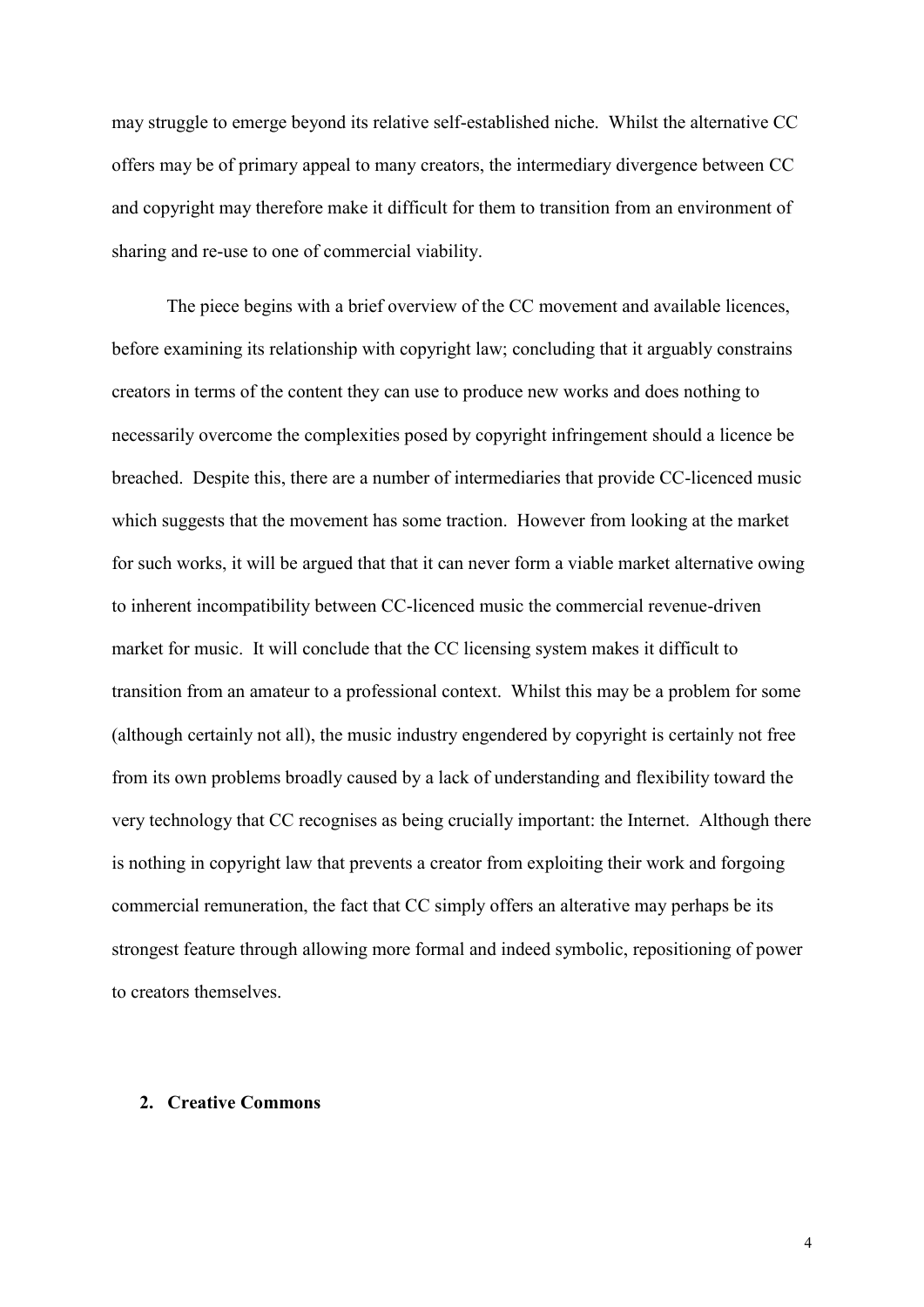Creative Commons (CC) was founded in 2001 by James Boyle, Michael Carroll, Lawrence Lessig, Hal Abelson, Eric Saltzman and Eric Eldred<sup>6</sup> who sought an alternative to the traditional copyright system. The CC organisation is a non-profit, US-based establishment which operates as a licensing platform to promote the free use of creative works; both in terms of cost and freedom of use (to a degree)7, which recognises the value arising from the ability to engage and interact with a resource. To an extent, the CC movement is to be admired as being a *positive* response to digital copyright infringement by removing restrictions on reproduction and distribution at the source, thus appreciating the normative expectations of users in relation to digital technologys. In contrast, copyright policy in the area has largely been negative (or restrictive) in its response<sup>9</sup> and practice.

It assumes that it is possible to replace existing content production and distribution practices<sup>10</sup> with the ultimate objective of positioning creative works as resources available to the public<sup>11</sup> as well as 'to promote alternatives to a one-way, passive consumption of

 $\overline{a}$ 

<sup>6</sup> Creative Commons, 'History' <http://wiki.creativecommons.org/History> accessed 11 November 2016

<sup>7</sup> For Lessig, 'free' translates as the freedom or 'liberty' to use a resource (or content), see L Lessig, *The Future of Ideas: the Fate of the Commons in a Connected World* (Vintage Books 2001) 12

<sup>8</sup> See N Scharf, 'Life Through a Lens: A "Lessigan" Model For Understanding Digital Copyright Infringement?' (2012) Journal of Internet Law 16(1), 18-34

<sup>9</sup> M Kriskis and R Petrauskas, 'Lessig's implications for intellectual property law and beyond them' (2005) International Review of Law, Computers & Technology 19(3) 305-316, 309

<sup>10</sup> N Elkin-Koren, 'What Contracts Cannot Do: The Limits of Private Ordering in Facilitating a Creative Commons' (2005) 74 Fordham Law Review 375-422, 377

<sup>11</sup> S Dusollier, 'The Master's Tools v. The Master's House: Creative Commons v. Copyright' (2006) 29 Columbia Journal of Law & the Arts 3 271-293, 272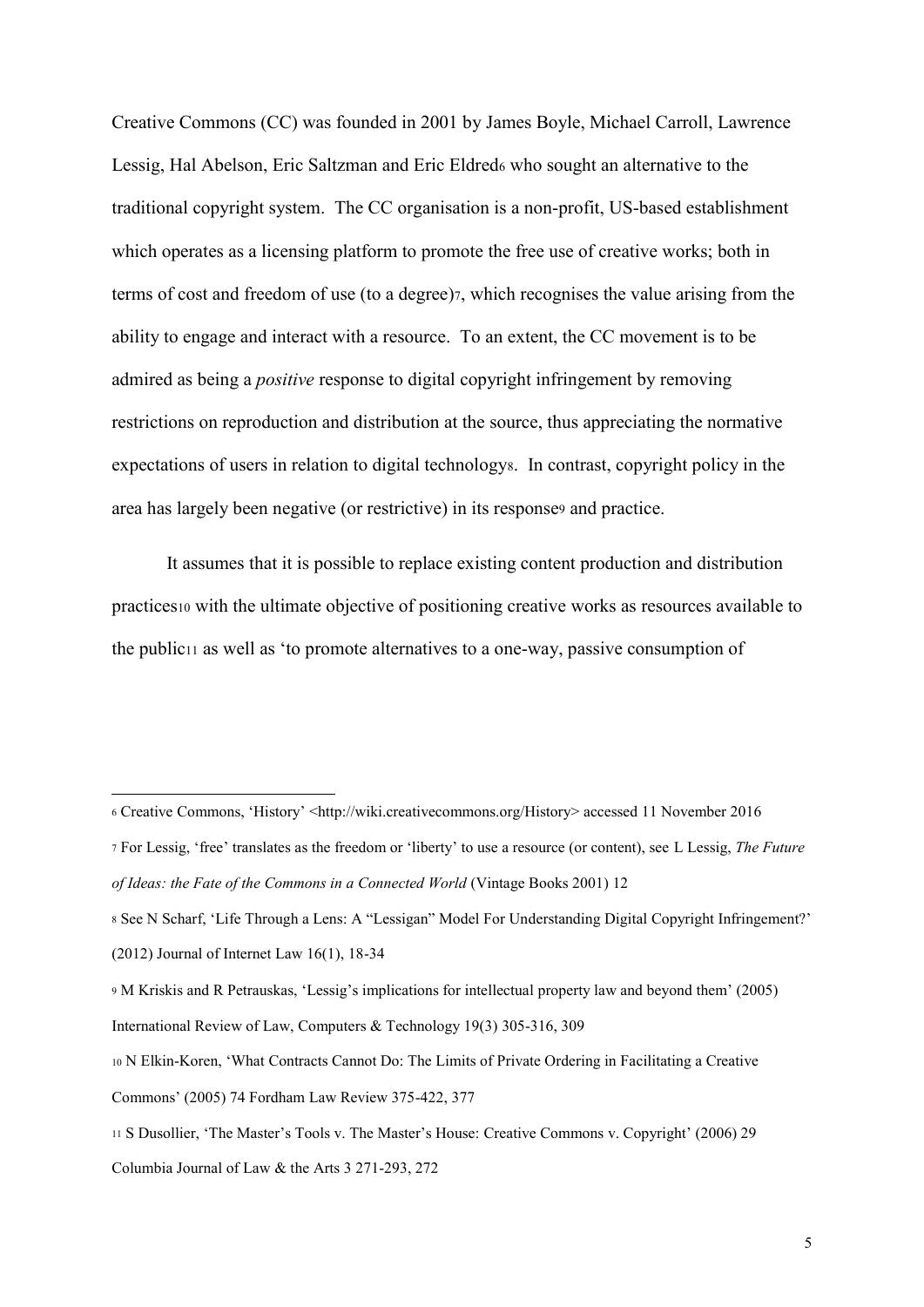commercialized culture'*.*12 CC perceives the current copyright regime as a major obstacle for creative activity; something which has been more acutely felt with the development of the Internet and digital technologies. These have created an environment which facilitates the consumption of content which in turn helps to inspire and generate new works; substantially reducing the cost of digital creations and potentially enabling greater participation by users in the creative process13. Crucially, it has also enabled new forms of reuse which were not previously possible from the perspective that copyright law operates too well and is restrictive of such creative practices. This is important as creative practice is generated by and through exposure to other content<sub>14</sub>, and the availability of content is crucial in maintaining a healthy creative environment is. Therefore, CC aims to create and promote an alternative market for the production and consumption of digital content in line with norms and the possibilities afforded by this digital architecture. The overall strategy of the movement can be described as twin-track: a legal component consisting of an author-centric licensing model; and, a symbolic component promoting the philosophies of sharing and contribution<sub>16</sub>.

<sup>12</sup> AK Goss, 'Codifying a Commons: Copyright, Copyleft, and the Creative Commons Project' (2007) 82 Chi-Kent L Rev 963-996, 977

<sup>13</sup> L Lessig, *The Future of Ideas: the Fate of the Commons in a Connected World* (Vintage Books 2001), 8-9 <sup>14</sup> L Lessig, *Free Culture: The Nature and Future of Creativity* (Penguin Books 2004) 29 and L Lessig, *The Future of Ideas: the Fate of the Commons in a Connected World* (Vintage Books 2001) 250: *"There is no art that doesn't reuse."*

<sup>15</sup> I Hargreaves, *Digital opportunity: a review of intellectual property and growth* (Intellectual Property Office 2011), 50

<sup>16</sup> S Dusollier, 'The Master's Tools v. The Master's House: Creative Commons v. Copyright' (2006) 29 Columbia Journal of Law & the Arts 3 271-293, 272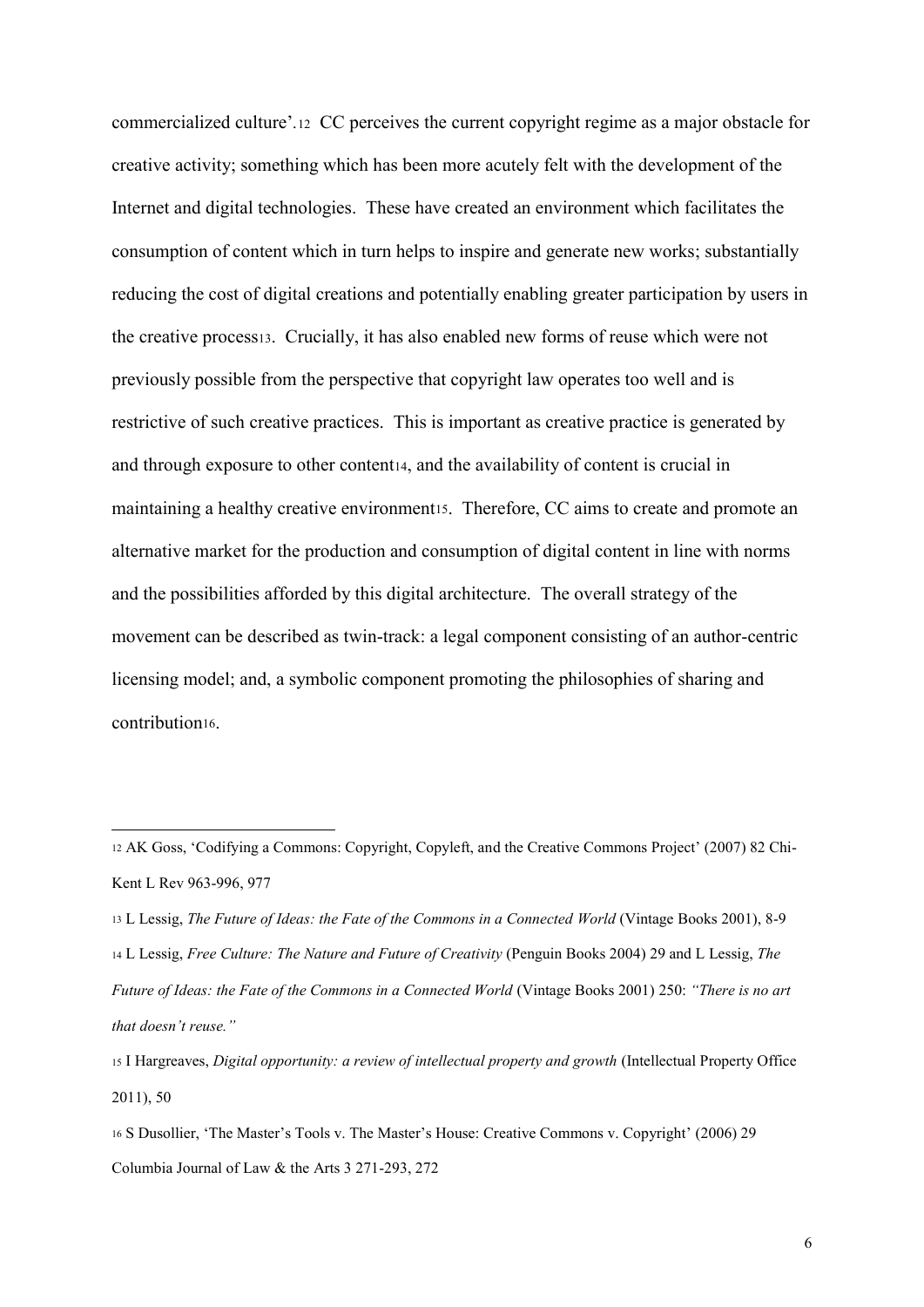Furthermore, it endeavours to lower the costs associated with copyright in terms of producing new works; the 'permissions process' for using copyrighted material can be cumbersome and expensive; therefore, CC has attempted to create a type of 'modularised' contract that creators can use to pre-authorise certain use(s) of their contentiz. The fulcrum of this position is the creator's control over content use through the CC licensing structure; conveying a formal expression of legal identity<sup>18</sup> which allows them to extract agreements on reproduction19. There are six licences to choose from and out of these, three permit commercial use (Attribution, Attribution-ShareAlike and Attribution-NoDerivs), whilst the remainder no not. However, it does not appear that the term 'commercial use' is defined, although it may be presumed to be the opposite of CC's definition of 'NonCommercial'*:*  'primarily intended for or directed toward commercial advantage or monetary compensation'.<sup>20</sup> There is acknowledgement that no activity may be completely separated from commerciality, but that the primary nature of the reuse is what should be considered21. It is important to note that all the non-commercial licences contain a special provision for

1

<sup>17</sup> AK Goss, 'Codifying a Commons: Copyright, Copyleft, and the Creative Commons Project' (2007) 82 Chi-Kent L Rev 963-996, 963-964

<sup>18</sup> K Bowery, *Law & Internet Cultures* (Cambridge University Press 2005) 169

<sup>19</sup> WJ Gordon, 'An Inquiry into the Merits of Copyright: The Challenges of Consistency, Consent, and

Encouragement Theory' (1989) 41 Stanford Law Review 1343-1460, 1418

<sup>20</sup> Creative Commons, 'Frequently Asked Questions' <https://creativecommons.org/faq/> accessed 1 November 2016

<sup>21</sup> Creative Commons, 'NonCommercial interpretation'

<sup>&</sup>lt;https://wiki.creativecommons.org/wiki/NonCommercial\_interpretation> accessed 1 November 2016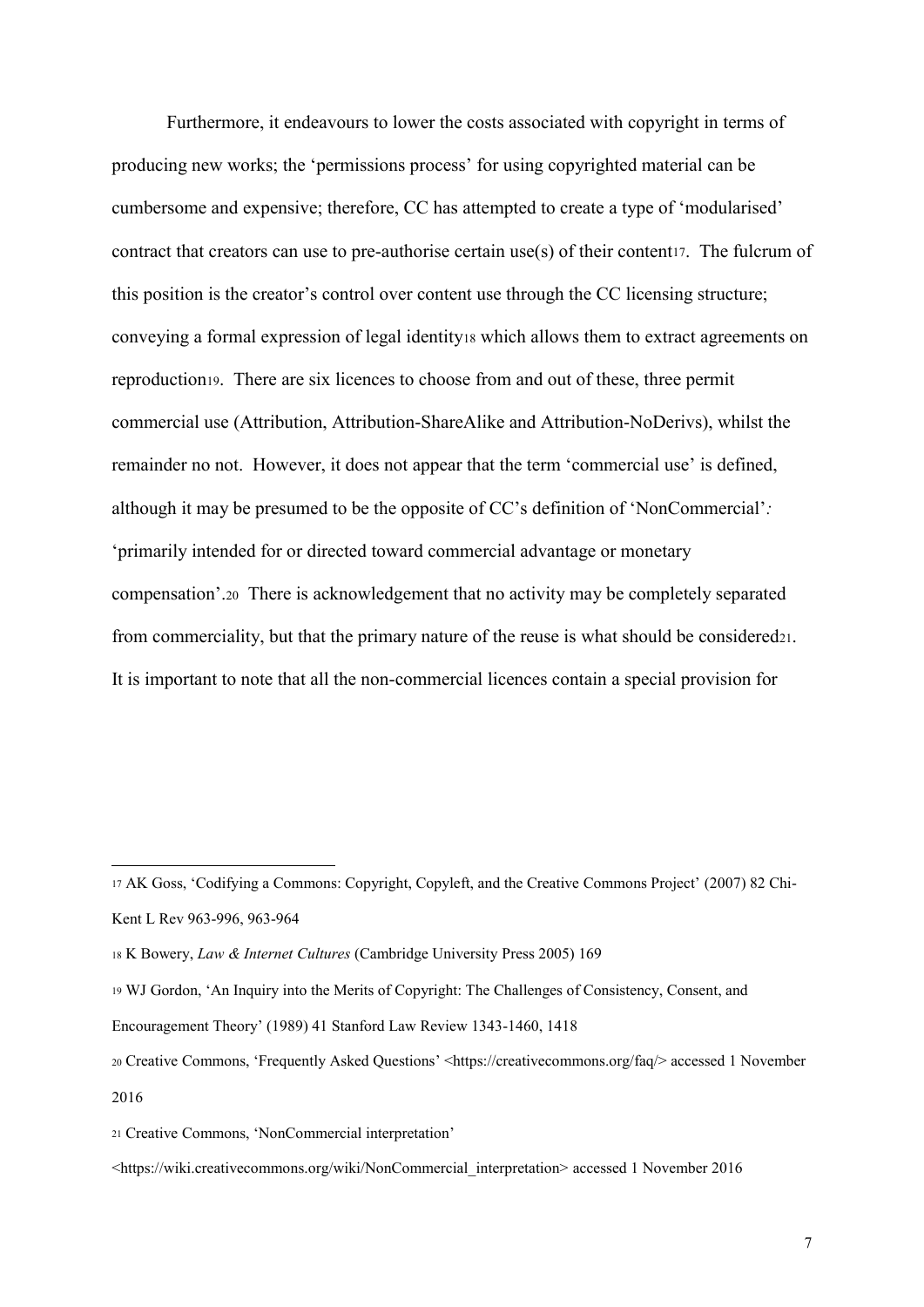file-sharing (as this is deemed a commercial activity<sub>22</sub>), which is permitted, provided this is no monetary compensation23.

The aim of these licences is (broadly) to authorise the use of copyrighted works for purposes that may otherwise constitute infringement under traditional copyright law24. All the licences also terminate automatically if a work is used contrary to the specified licence terms25. The component elements of the CC license 'kit', namely the 'Deed' and 'Licence Code' are intended to make the licence more accessible and understandable for users, as opposed to lawyers<sup>26</sup> (on which particular emphasis was placed27). These are accompanied by an icon or graphic designed to indicate the key feature of the particular licence.

## **3. Creative Commons and Copyright**

<sup>22</sup> As the Court in Napster found, see *A&M Records Inc. (and others) v. Napster Inc.*, 239 F.3d 1004 (9<sup>th</sup> Cir. 2001), 912

<sup>23</sup> Creative Commons, 'Frequently Asked Questions' <https://creativecommons.org/faq/> accessed 1 November 2016

<sup>24</sup> S Dusollier, 'The Master's Tools v. The Master's House: Creative Commons v. Copyright' (2006) 29

Columbia Journal of Law & the Arts 3 271-293, 271

<sup>25</sup> See the legal code s.6.a for all licences, available from <http://creativecommons.org/licenses/> accessed 1 November 2016

<sup>26</sup> B Bloemsaat and P Kleve, 'Creative Commons: A business model for products nobody wants to buy' (2009) IRLCT 23(3) 237-249, 242

<sup>27</sup> J Coates, 'Creative Commons – The Next Generation: Creative Commons licence use five years on' (2007) SCRIPTed 4(1) 75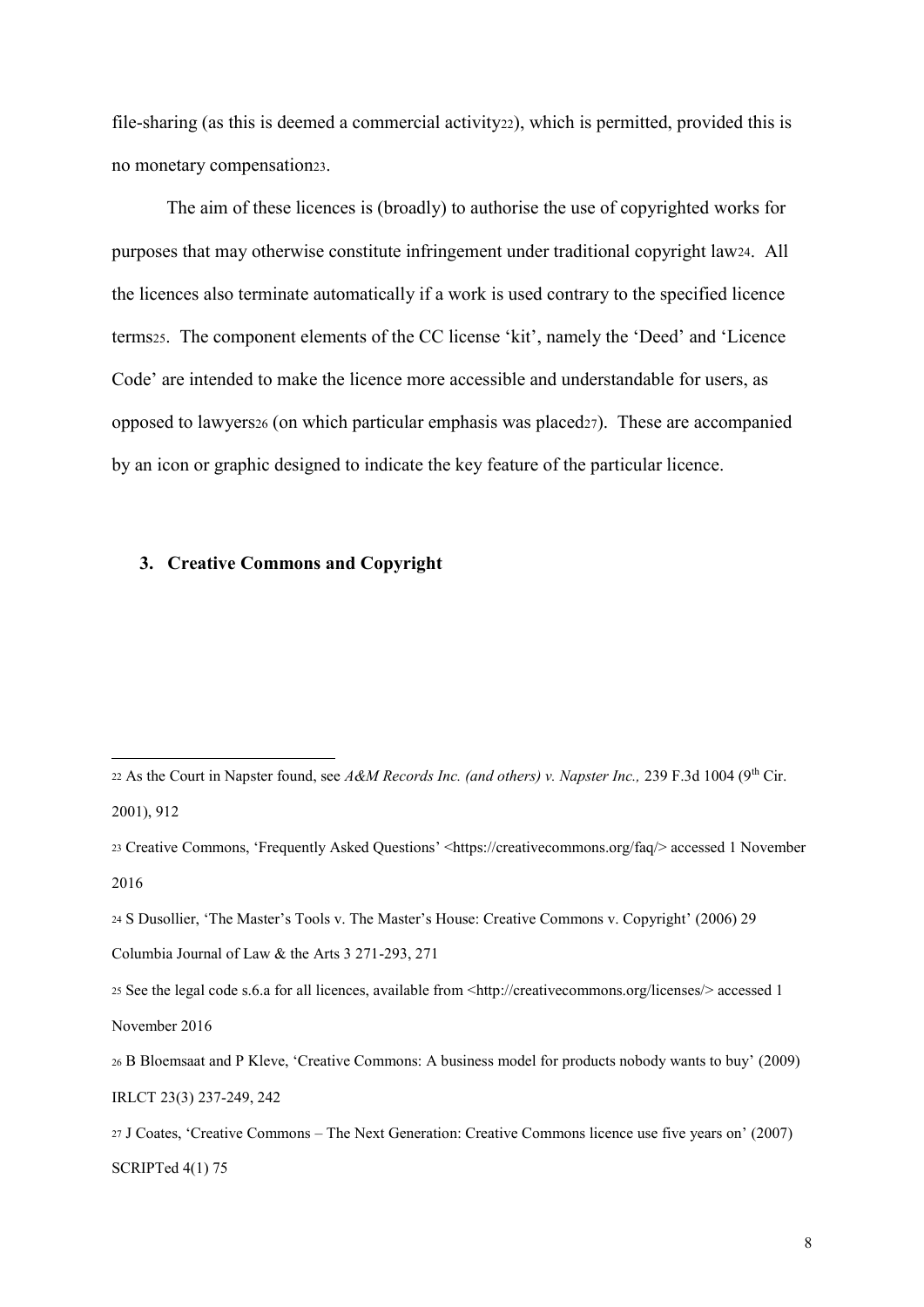The introduction of the CC system reflects the changes in the concentration and subsequent decentralisation of information (and content) production<sup>28</sup> that digital technology facilitates29. Nonetheless, the production and distribution of music in digital form still functions in accordance with the operation of rightsholders who have utilised copyright to preserve their pre-existing market operation. CC could also be seen as a response, not just to digital technology, but also to the effect it has had on copyright law<sup>30</sup> which has been expansively applied by rightsholders to secure their rights in the digital environment.

Although CC has its own different rules31, copyright and CC can both operate jointly over music content and are therefore co-existent; copyright provides the underlying protection from which use can be administered via the CC licence. The fact that CC operates with copyright law as its regulatory underpinning is perhaps its most workable aspect as it does not require any restructuring of copyright law itself and is unlikely to prejudice the commercial interests served by the existing regime32. Nonetheless copyright is the inescapable legal interest that underpins the work itself.

<sup>28</sup> Yochai Benkler*'* 'The Commons as a Neglected factor of Information Policy' (26th Annual

Telecommunications Research Conference 1998) 24 <www.benkler.org/commons.pdf> accessed 2 November 2016

<sup>29</sup> L. Lessig, *'The Future of Ideas: The Fate of the Commons in a Connected World'* (2002, Vintage Books), p8. <sup>30</sup> See generally, J Litman, 'Reforming Information Law in Copyright's Image' (1997) 22 U Dayton L Rev 587- 619

<sup>31</sup> LP Loren, 'Building a Reliable Semicommons of Creative Works: Enforcement of Creative Commons Licenses and Limited Abandonment of Copyright' (2007) 14 Geo Mason L Rev 271-328, 275

<sup>32</sup> AK Goss, 'Codifying a Commons: Copyright, Copyleft, and the Creative Commons Project' (2007) 82 Chi-Kent L Rev 963-996, 992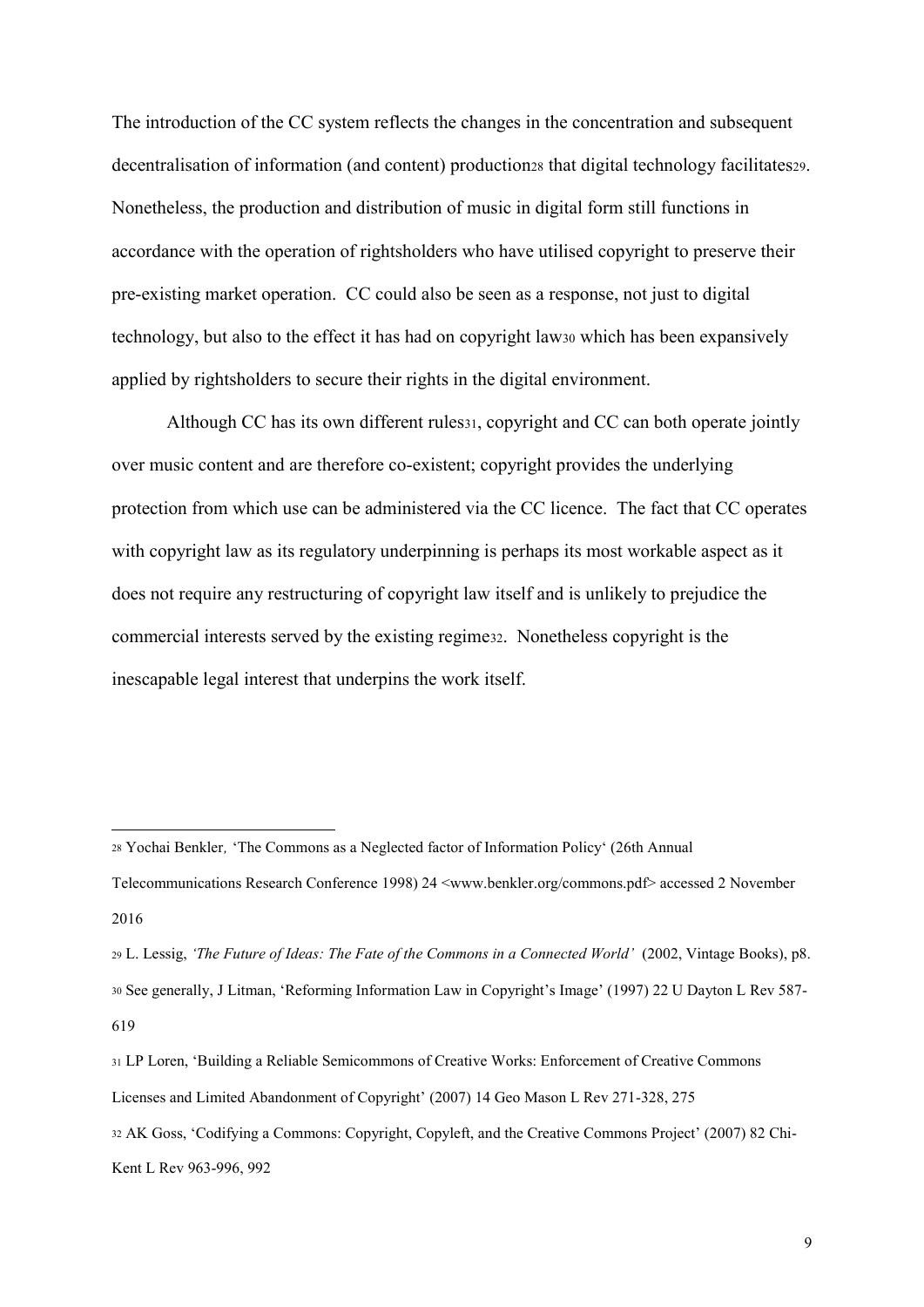The CC licences seek to place such works in a 'commons'33; a term that has come to be used increasingly over the last number of years to refer to wellsprings of creation that are outside of, or different from, the world of intellectual property34. In essence, the idea of a 'commons' refers to a situation where access to, and use of, a resource is organised on a nonexclusionary basis. Reduced to its conceptual minimum, it entails a situation where no specific individual or entity is recognised under the law as having a right to exclude others from access to and use of a given resource35. Nonetheless, it appreciates the realities of copybased digital reproduction and *'*An information commons is possible because information is nonrival, and is an input and an output of its own production process'*.*<sup>36</sup> Such a 'commons' could theoretically exist in the form of any available digital content, whether copyrighted or not. A great deal of infringement occurs every day<sup>37</sup> and therefore the notion of a separate 'commons' does not apply well in the digital environment. Given the opportunities digital technology has afforded, the commons here can theoretically be any content in digital form provided that it is available or accessible to users, regardless of copyright protection38. It could be argued that because content is so easily available online, the boundaries between a

 $\overline{a}$ 

<sup>33</sup> S Corbett, 'Creative Commons Licences, the Copyright Regime and the Online Community: Is there a Fatal Disconnect?' (2011) MLR 74(4) 503-531, 518

<sup>34</sup> J Boyle, 'Second Enclosure' (2003) 66 Law & Contemp Probs 33-74, 62

<sup>35</sup> J Cahir, 'The withering away of property: the rise of the internet information commons' (2004) OJLS 24(4) 619-641, 621

<sup>36</sup> Yochai Benkler*'* 'The Commons as a Neglected factor of Information Policy' (26th Annual

Telecommunications Research Conference 1998) 21 <www.benkler.org/commons.pdf> accessed 2 November 2016

<sup>37</sup> R Polk Wagner, 'Information Wants to Be Free: Intellectual Property and the Mythologies of Control' (2003) Columbia Law review 103(4) 995-1034, 1010

<sup>38</sup> D Hunter FG Lastowka, 'Amateur-To-Amateur' (2004) 46 William and Mary Law Review 951-1030, 985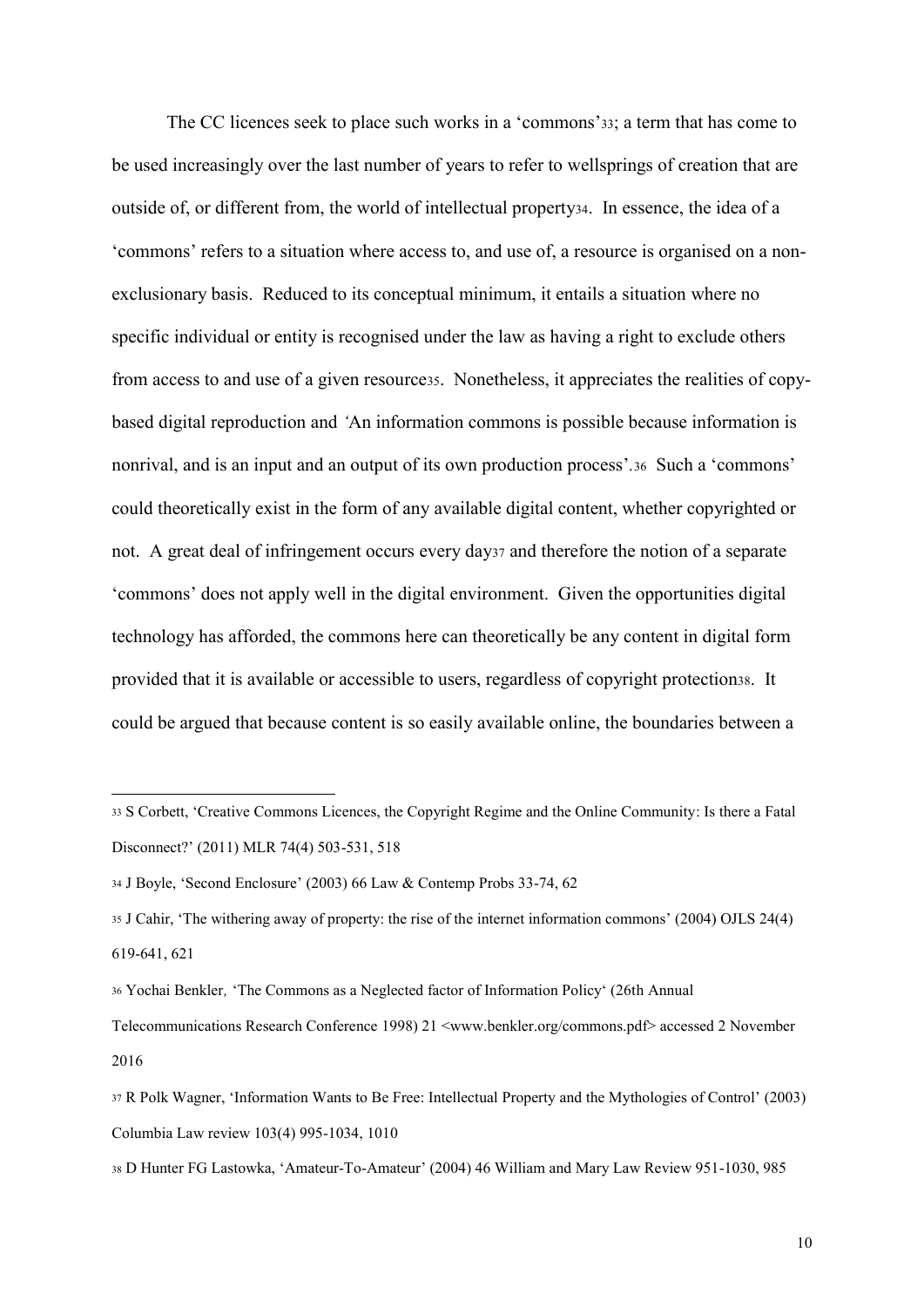'commons' and protected content have blurred to the point of indivisibility as 'All popular music ... essentially, if not legally, exists in a public domain'.<sup>39</sup>Indeed, copyrighted music has a central place in genres such as the practice of 'Plunderphonics' which is 'an umbrella term for any music made completely out of existing audio recordings, including copyrighted material, and then altered in some way to create a new composition'.<sup>40</sup>

Although the CC and copyright systems are co-existent insofar as CC is entirely dependent on copyright, copyright treats almost all unauthorised use of content as infringement; save for those which may be covered under the fair dealing exceptions, which themselves have been described in the past as 'rigid'41, or at least 'outdated'42. In comparison, CC pre-emptively delineates a sphere of use for the work according to the particular licence chosen. Furthermore, as digital consumption is copy-based, resource depletion is not an issue and in this instance, it could be argued that CC unintentionally creates a degree of artificial scarcity within the realm of available content by exercising licensing control to delineate a self-prescribed commons, albeit it one which available for legal use. This is because CC applies only to such self-prescribed works (as opposed to copyright's automatic protection) and as such, it fragments available content into a commons with different usage restrictions and enforces its own barriers based on its own licence terms. Therefore it can be argued that the effect of CC licencing is to define and re-establish boundaries within the volume of content accessible, and useable, to a creator.

1

<sup>39</sup> J Oswald, 'Plunderphonics, or Audio Piracy as a Compositional Prerogative' (*Plunderphonics*, 1985) available from: <www.plunderphonics.com/xhtml/xplunder.html> accessed 1 November 2016 <sup>40</sup> Ibid

<sup>41</sup> *Pro Sieben media AG v Carleton UK Television Limited and Another* [1988) FSR 43 (HC) 48

<sup>42</sup> I Hargreaves, *Digital opportunity: a review of intellectual property and growth* (Intellectual Property Office  $2011$ ), 40-43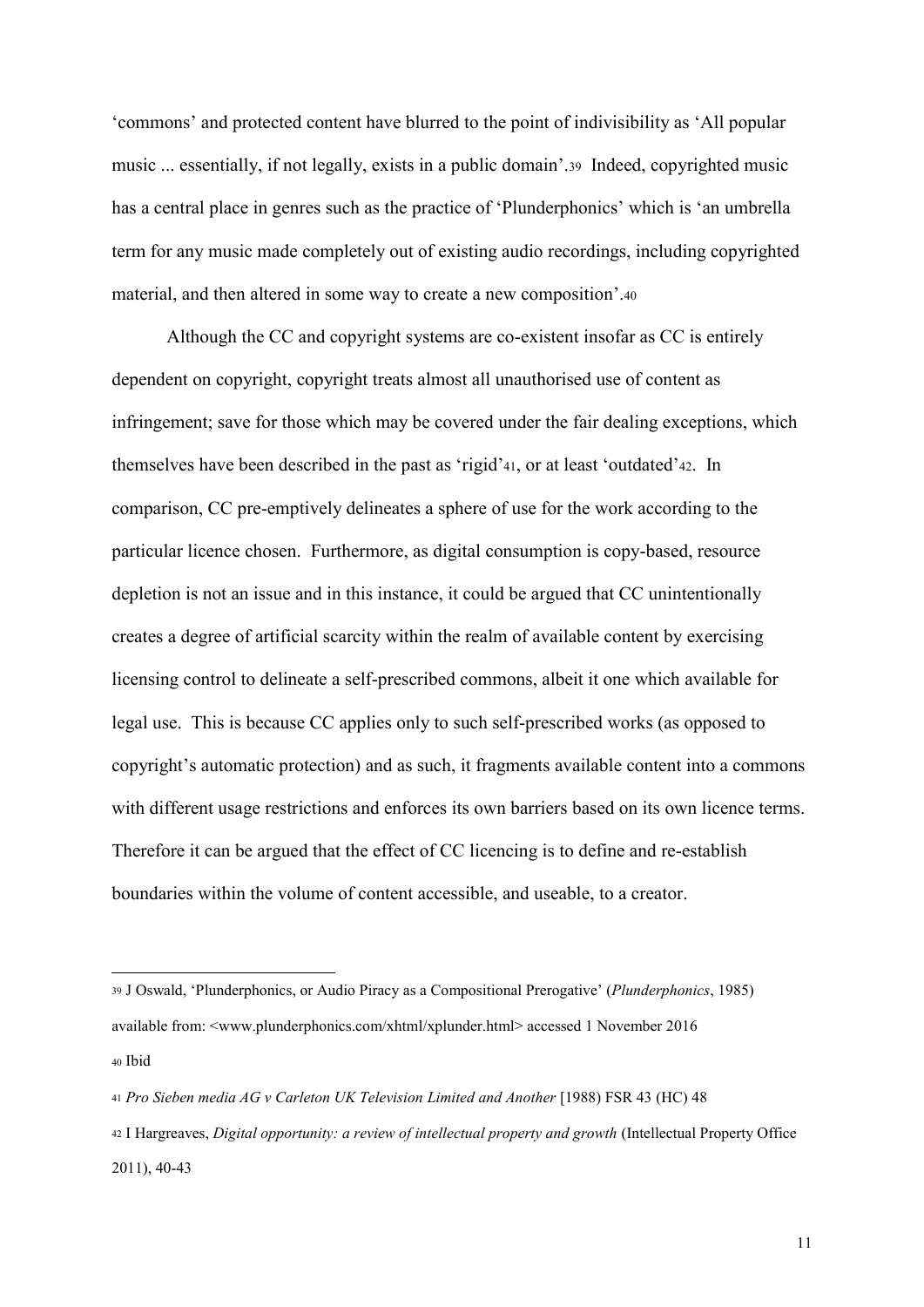It is based on the premise of relocating power in the hands of the authors, but at the same time aims to be grounded in the expectations of users<sup>43</sup> (in terms of allowing the re-use of content) even though most CC users have played no part in the development of the licences44. As such, users of CC-licensed content are bound by one-way licence declaration on the part of the author and this has proved problematic in the past. Licensing mechanisms also exist under copyright law that allow pre-existing copyrighted content to be utilised in the creation of new music and arguably a CC licence attached to a work introduces another potential variable to be taken into account<sup>45</sup> over and above copyright and potential associated costs. There is also no guarantee that CC-licensed content may be treated with any more (or less?) reverence than copyrighted content in respective the contexts of professional and amateur music production. This can be seen in the Freesound<sup>46</sup> project; a collaborative database of over fifty thousand<sup>47</sup> CC licensed sounds48. Content on Freesound consists of samples, drum loops, and other electronically produced sounds available for others to use49. Whilst it evidences the (worthwhile) ideological mind set of CC users who create music in

<sup>43</sup> S Dusollier, 'The Master's Tools v. The Master's House: Creative Commons v. Copyright' (2006) 29 Columbia Journal of Law & the Arts 3 271-293, 288

<sup>44</sup> S Corbett, 'Creative Commons Licences, the Copyright Regime and the Online Community: Is there a Fatal Disconnect?' (2011) MLR 74(4) 503-531, 505

<sup>45</sup> B Bloemsaat and P Kleve, 'Creative Commons: A business model for products nobody wants to buy' (2009) IRLCT 23(3) 237-249, 246

<sup>46</sup> <www.freesound.org> accessed 1 November 2016

<sup>47</sup> ccMixter, 'The Freesound project & ccMixter' <http://ccmixter.org/freesound> accessed 1 November 2016

<sup>48</sup> Freesound, 'About Freesound' <www.freesound.org/help/about/> accessed 1 November 2016

<sup>49</sup> This has also been done commercially, with the dance producer Deadmau5 having released a sample CD-

ROM entitled 'XFER' (also the name of his record label) for producers. See Loopmasters, 'Deadmau5 XFER' <www.loopmasters.com/product/details/236> accessed 16 March 2016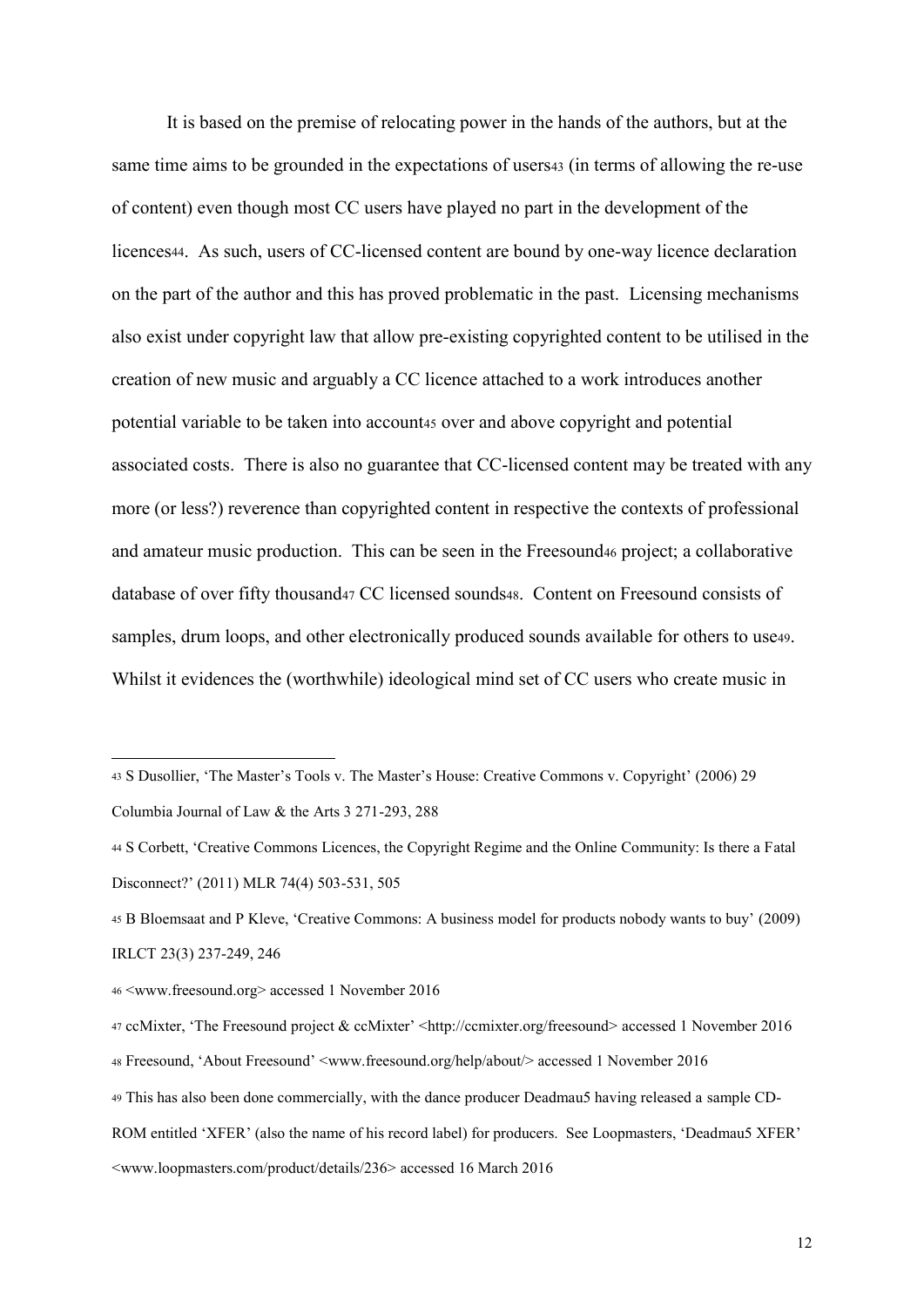terms of creating content for use and re-use by others, CC does not take account of the differing attitudes individual creators may have towards these50. For example, one Freesound user, Nic Stage, uploaded a sample that came to be used by UK dance group the Prodigy on their 2009 album 'Invaders Must Die' (a UK number one which sold over 1 million units worldwide) and which was featured on their single 'Omen'51. The sample itself was subject to an Attribution licence and had no non-commercial restriction. However, problematically for Stage (and arguably more so for Creative Commons) he was not credited. Although the situation was ultimately resolved, Nic Stage had the option to sue for copyright infringement and/or a breach of the CC licence.

As already discussed, Copyright protection and the CC-licensing mechanism co-exist inasmuch that the sound recording receives automatic copyright protection upon fixation and the subsequent adoption of a CC-licence over it governing use/re-use. Although CC licences are deemed to be legally enforceable52, as a matter of practicality, the unauthorised use of the CC-licensed work (in this instance by the Prodigy) could be treated as an infringement of copyright and not a breach of the licence, although both can arise in the same instance. In addition, because a licence breach results in the termination of the CC licence itself, subsequent uses of the work are de facto copyright infringements. Therefore, CC's dependency on copyright means that in circumstances of alleged CC infringement, the

<sup>50</sup> EE Johnson, 'The Economics and Sociality of Sharing Intellectual Property Rights' (2014) 94 Boston University Law Review 1935-1995, 1981

<sup>51</sup> Nic Stage, 'Seems my sound was used without attribution…' <www.freesound.org/forum/legal-help-andattribution-questions/4189/> accessed 1 November 2016

<sup>52</sup> Creative Commons, 'Frequently Asked Questions'

 $\lt$ https://wiki.creativecommons.org/index.php/Frequently\_Asked\_Questions#Are\_Creative\_Commons\_licenses enforceable in a court of law.3F> accessed 7 November 2016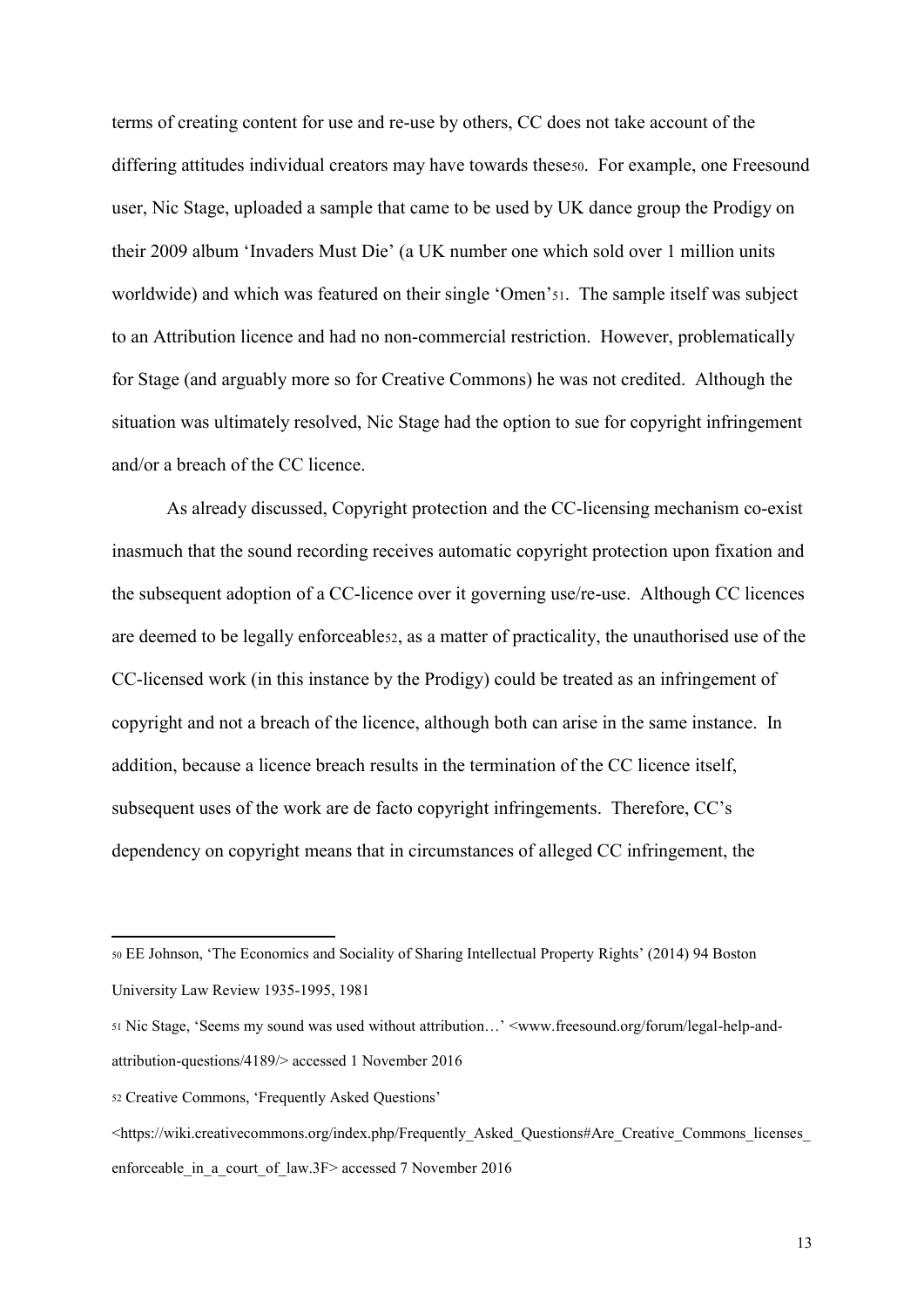perceived problems in copyright law that CC aims to overcome actually resurface. Although little of the associated CC case law<sub>53</sub> deals with copyright infringement directly, it has been relevant to some of the decisions54. As mentioned above, the aims of the licences are to authorise the use of content where such use may otherwise infringe copyright law. Therefore, a breach of the licence necessarily entails a breach of copyright as well and this being the case, recourse to copyright law may be the inevitable option for the creator. Although CC appreciates the realities of the digital environment along with new and emerging forms of content use (and reuse), it ultimately fails to provide any alternative to copyright where use in contravention of the CC licence, i.e. unauthorised use, occurs. In this particular instance however, the remedy sought by Cage was the appropriate attribution for himself and/or Freesound as per the licence, following dialogue with the band's management. His further correspondence on the matter is also reflective of the CC ideology and the Freesound project in particular, and crucially is indicative of the mindset of those who have adopted the mechanism.

#### **4. Creative Commons and Intermediaries**

1

CC has had a strong uptake in terms of online content providers as well as facilitating the development of new and CC-focussed intermediaries that focus on CC-licensed content provision. Notwithstanding the issues discussed above, attention will now turn to these in order to assess their viability in facilitating a viable market for CC works. In contrast to the joint-operation of CC and copyright over content, this section will argue that when it comes to the exploitation of CC content, the relationship between the two actually operate to

<sup>53</sup> 'Case Law' <https://wiki.creativecommons.org/wiki/Category:Case\_Law> accessed 6 November 2016 <sup>54</sup> *Curry v Audax* 334492/KG 06-176 SR (District Court of Amsterdam, March 2006), *Gerlach v DVU* 16 O 458/10 (District Court of Berlin, October 2010) and, *Avi Re'uveni v Mapa* TA 3560/09, 3561/09 (Israel, 2011)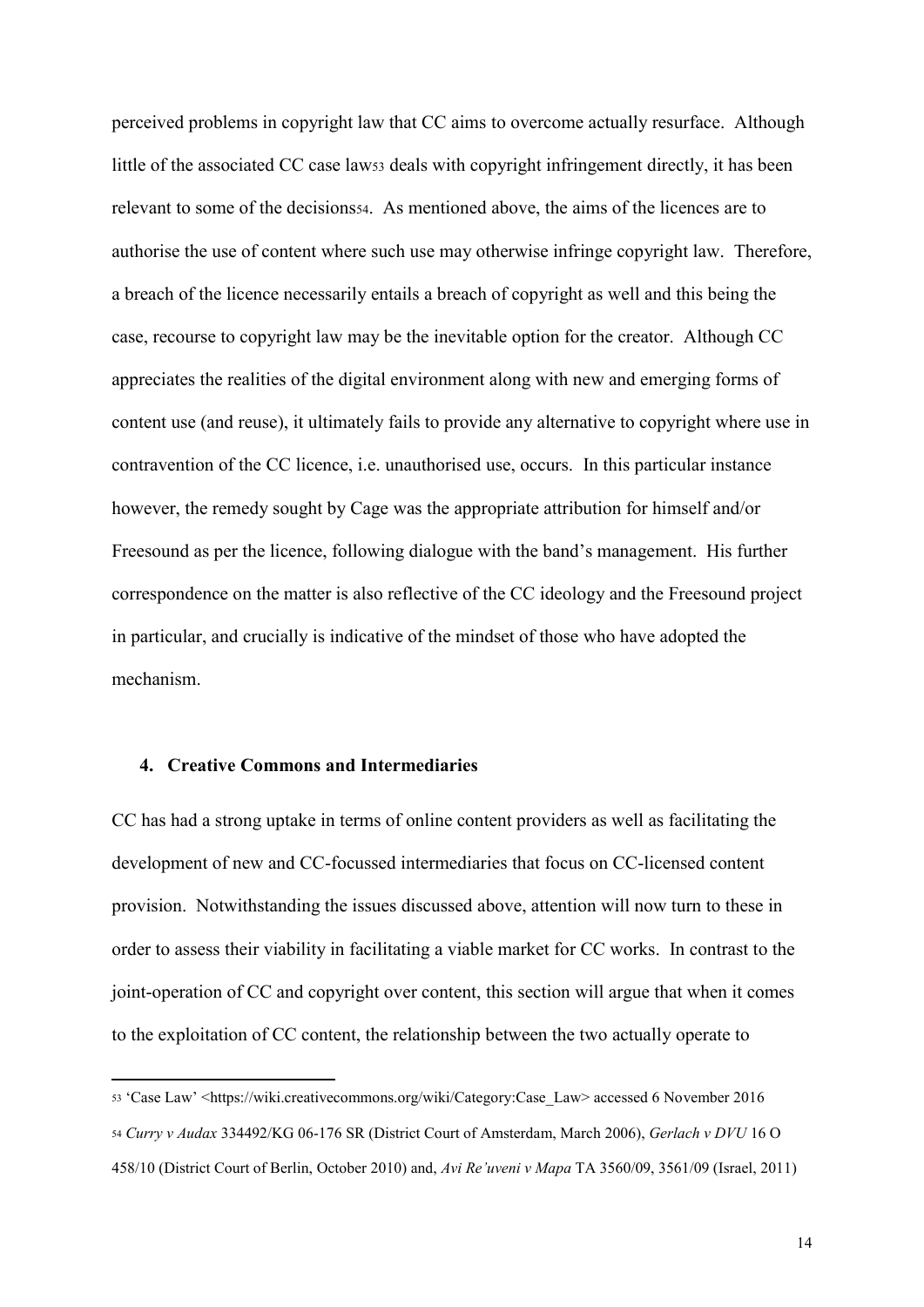segregate CC-licensed content in such a way so as to make a movement from 'amateur' to 'professional' content creation difficult.

As has been stated, CC aims to create an alternative market structure for creators participate in, as opposed to the 'traditional' (commercial) market engendered by copyright law and although CC also provides for non-commercial use, there has still been a substantial uptake of the licensing model. Flickr and Wikipedia are two large undertakings who employ CC licences, with one billion CC-licensed images on Flickrss and Wikipedia having over 5 million articles in English<sub>56</sub>. Data.gov.uk, which although governed by Crown Copyright, has a significant CC endorsement as the content's licences are stated to be compatible with the Creative Commons Attribution License 4.057. However, when one looks more closely at the materials that are available on these (and other) sites, they function as a pool of content or perhaps more accurately 'resources' i.e. reference materials/information that can be accessed and used. This may explain why the sciences, libraries and academia have been most interested the licensing schemess, as opposed to the content industries more widely. Despite this, CC can operate as an incentive to engage in creative practice as well as organise the way

<sup>56</sup> 'Content Licensing' <http://en.wikipedia.org/wiki/Wikipedia>, and, 'English Wikipedia'

<http://en.wikipedia.org/wiki/English\_Wikipedia> accessed 6 November 2016. Wikipedia adopted CC Attribution-ShareAlike licences in 2009. A full list of organisations that employ CC licences can be found on the 'Content Directories' page <http://wiki.creativecommons.org/Content\_Directories> accessed 6 November 2016

1

<sup>55</sup> 'Explore/Creative Commons' <www.flickr.com/creativecommons/> accessed 2 November 2016

<sup>57</sup> Open Government Licence for public sector information <www.nationalarchives.gov.uk/doc/open-

government-licence/version/3/> accessed 2 November 2016

<sup>58</sup> K Bowery, *Law & Internet Cultures* (Cambridge University Press 2005) 167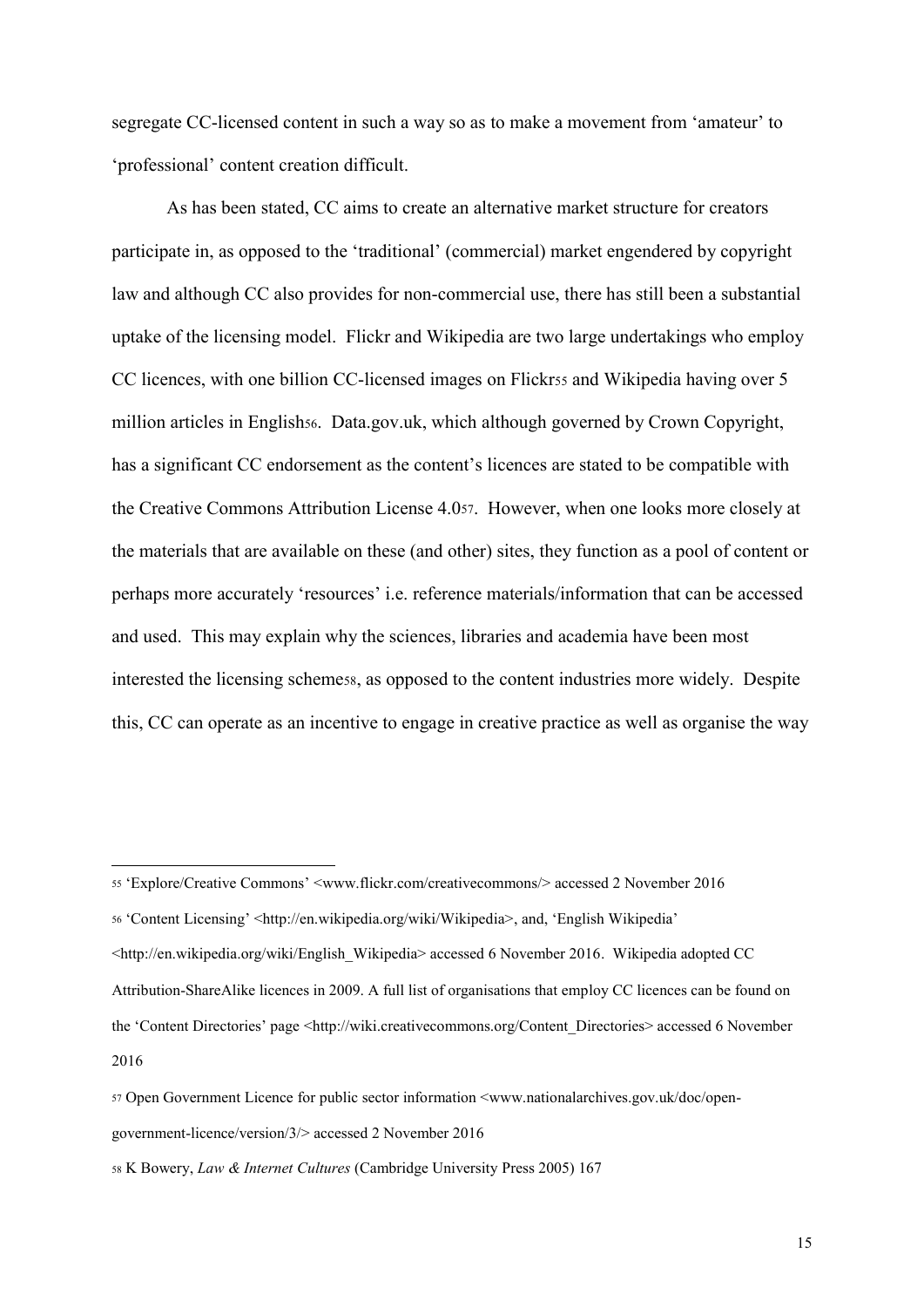already-produced works are rationed and co-ordinated59; which in the online context is different from 'traditional' market-based content distribution governed by copyright. Indeed, the goals of CC with its focus on sharing and reuse are different from the profit-orientated approach of the music industry; such that the two should not necessarily be regarded as being in competition with each other (nor should it be assumed that CC is trying to overtake, or replace, existing mechanisms of content creation). Nonetheless, attention should be paid to outlets for such content in order to evaluate whether or not CC can provide an attractive alternative for creators.

As user-generated content proliferates, the traditional boundary between popular culture and amateur productions is changing with today's popular content sharing sites (such as YouTube) dominated by user-generated content60. CC has fostered its own online intermediaries and under many circumstances, sharing can be more beneficial than marketbased distribution61. Because they offer different possibilities from copyright, the CC licence options can act as a 'disintermediating' force because they enable end-to-end transactions of content. However they can also act as a 'reintermediating' force by allowing new services and communities to form around such content62. With the music industry focussing on fewer acts and taking on fewer risks63, there are opportunities for markets to develop and CC

<sup>59</sup> WJ Gordon, 'An Inquiry into the Merits of Copyright: The Challenges of Consistency, Consent, and Encouragement Theory' (1989) 41 Stanford Law Review 1343-1460, 1393, and see generally 1388-1393 <sup>60</sup> J Coates, 'Creative Commons – The Next Generation: Creative Commons licence use five years on' (2007) SCRIPTed 4(1), 83

<sup>61</sup> EE Johnson, 'The Economics and Sociality of Sharing Intellectual Property Rights' (2014) 94 Boston University Law Review 1935-1995, 1937

<sup>62</sup> MW Carroll, 'Creative Commons and the New Intermediaries' (2006) Mich St L Rev 45-65, 47

<sup>63</sup> A Harrison, *Music: The Business* (4th edn Virgin Books 2008) 49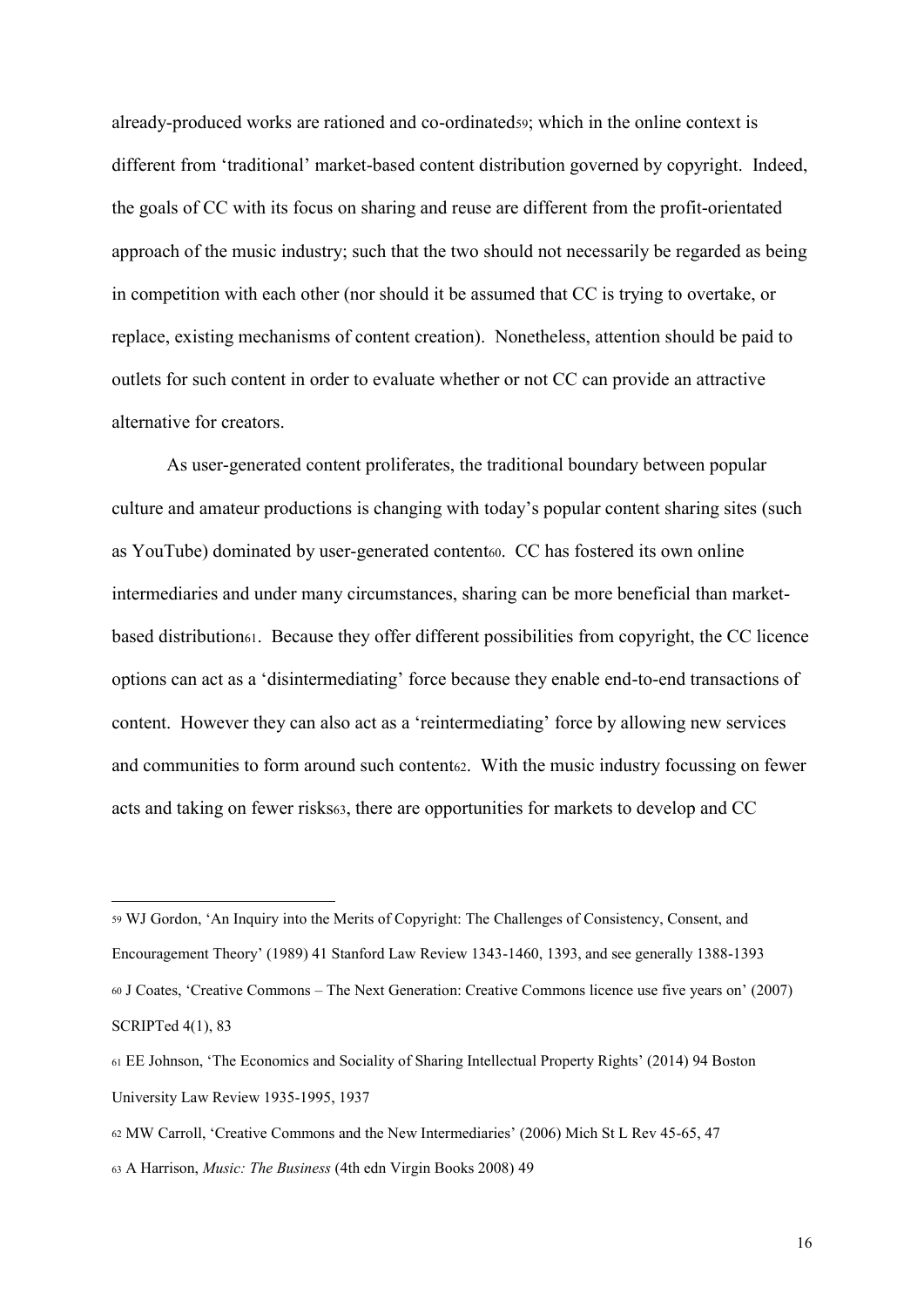licences may therefore have the possibility of enabling new intermediaries<sup>64</sup> to grow . One such intermediary is the Free Music Archive<sup>65</sup> (FMA). A search on the FMA music website first and foremost reveals range of musical genres and sub genres66, many of which would arguably not be classed as 'mainstream'. Instead, these can be seen as 'niche' genres which although they may not have universal appeal in themselves, may combine to form a sizeable portion a music market when taken together. Another intermediary is Jamendo which provides a commercial outlet for CC-licenced music and one which is distinct from the copyright-based collecting agencies67. Specifically, its Jamendo Licensing arm allows for the commercial exploitation for music for those artists registered on it through a range of licences for both individuals (priced at £3.99) and companies/legal entitles (ranging from £35 to £209)68. Although artists using service are predominantly amateur, it appears that the prime motivator of both the amateur and professional artists is their adoption of the CC licences and

**.** 

<sup>66</sup> Specifically: Blues, Classical, Country, Electronic, Experimental, Folk, Hip-Hop, Instrumental, International, Jazz, Novelty, Old-Time/historic, Pop, Rock, Soul-R&B and Spoken. Each of these have their own sub-genres of which there is not enough space to list fully. For example, the sub-genres of 'Rock' are: Garage, Surf, Goth, Indie-Rock, Industrial, Krautrock, Lo-Fi, Loud-Rock, Noise-Rock, Sludge, Metal, Black-Metal, Death-Metal, Grindcore, New Wave, Post-Rock, Space-Rock, Progressive, Psych-Rock, Punk, Electro-Punk, Hardcore, Thrash, No Wave, Post-Punk, Power Pop, Rock Opera and Shoegaze.

Genres>Rock <http://freemusicarchive.org/genre/Rock/> accessed 2 November 2016

<sup>64</sup> MW Carroll, 'Creative Commons and the New Intermediaries' (2006) Mich St L Rev 45-65, 49

<sup>65</sup> Free Music Archive <http://freemusicarchive.org/> accessed 2 November 2016

<sup>67</sup> Frequently Asked Questions, 'What is free music?' <www.jamendo.com/faq> accessed 2 November 2016 <sup>68</sup> Jamendo Licensing, 'Amazing music. Incredible prices'

<sup>&</sup>lt;https://licensing.jamendo.com/en/pricing?source=catalog\_index> accessed 2 November 2016. Jamendo also operate their own in-house credit system which may be purchased and used for various licensing bundles, see Jamendo Licensing, 'Credit packs' <https://licensing.jamendo.com/en/credits?source=pricing\_index> accessed 2 November 2016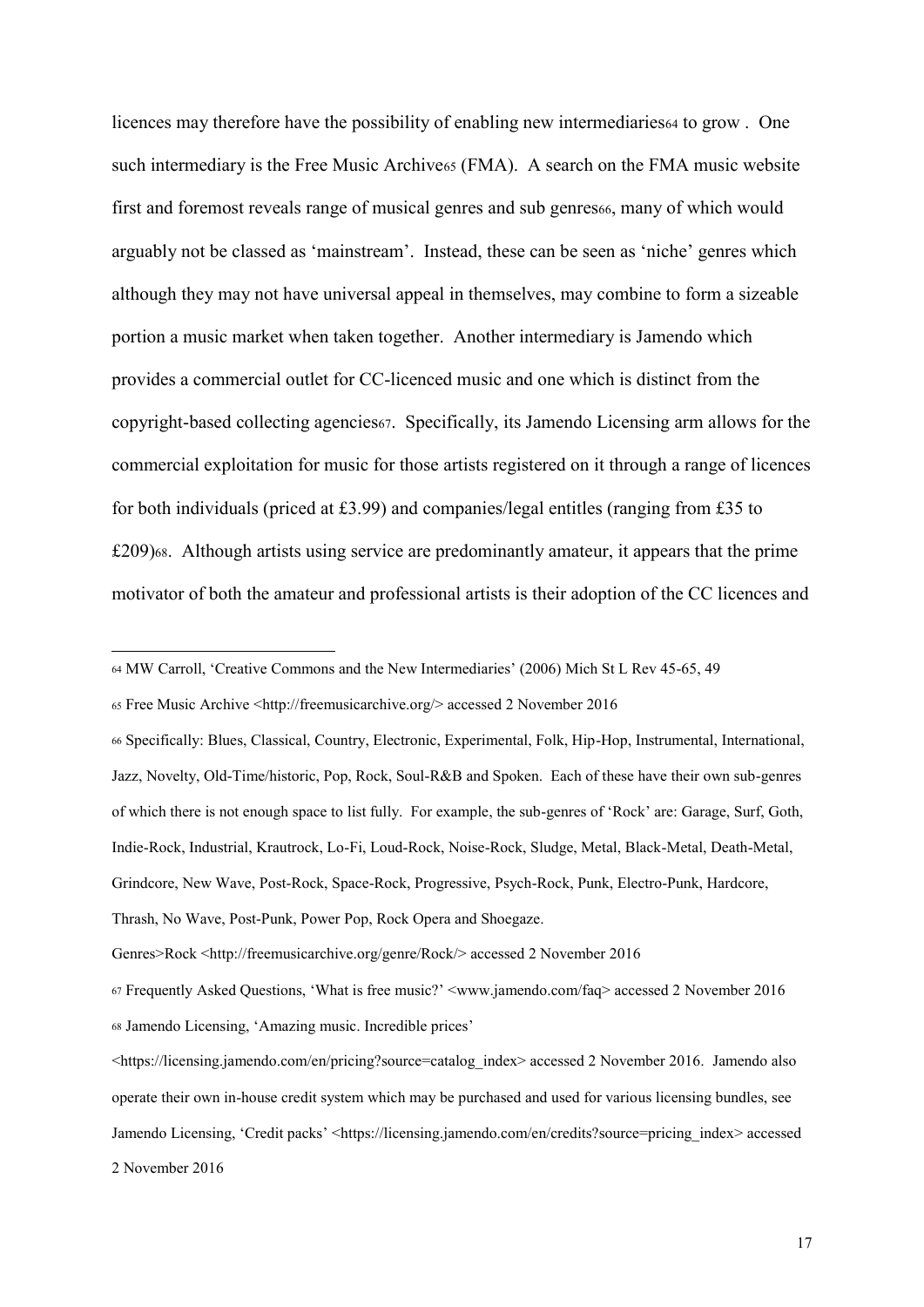its correspondence with the ethos of sharing69. This is perhaps indicative of the fact that audience-building and sharing-based distribution is seen as preferable in the current digital landscape and should not be underestimated. In such instances, CC can therefore enable the development untapped business models and markets70. Nonetheless, a transition from recognition to commercial exploitation would be problematic as 'Once an audience for an individual's work develops, the question of compensation becomes more fraught'.<sup>71</sup>

CC's underlying element of gratuity poses clear problem when compared to the preexisting revenue-based market structure which copyright supports. Recognised and centralised intermediaries are not necessarily the owners of the content, but through their market power they have been rendered 'in charge' of it. As such, they may be regarded as 'stewards' who provide access to, and streaming of, content to end-users and who are subsequently responsible for gleaning revenue for it. For example the 'Discover' feature on Spotify algorithmically tailors music suggestions to the user's 'taste', based on their listening habits<sub>72</sub> and other commercial music intermediaries such as Tidal, Apple and Google offer similar services73. Such intermediaries can also operate in a more 'official' context as

 $\overline{a}$ 

<sup>69</sup> S Bazen, L Bouvard and JB Zimmerman, *'*Musicians and the Creative Commons: A survey of artists on Jamendo' (2015) Information Economics and Policy 32, 65-76, 69 and 74

<sup>70</sup> J Coates, 'Creative Commons – The Next Generation: Creative Commons licence use five years on' (2007) SCRIPTed 4(1), 85

<sup>71</sup> D Zimmermanm, 'Authorship Without Ownership: Reconsidering Incentives in a Digital Age' (2003) DePaul Law Review 1121-1170, 1145

<sup>72</sup> Spotify, 'Discover' <https://support.spotify.com/uk/using\_spotify/discover\_music/discover/> accessed 2 November 2016

<sup>73</sup> Ben Popper, 'Tastemaker: How Spotify's Discover Weekly cracked human curation at internet scale' (*The Verge,* 30 September 2015) < www.theverge.com/2015/9/30/9416579/spotify-discover-weekly-online-musiccuration-interview> accessed 2 November 2016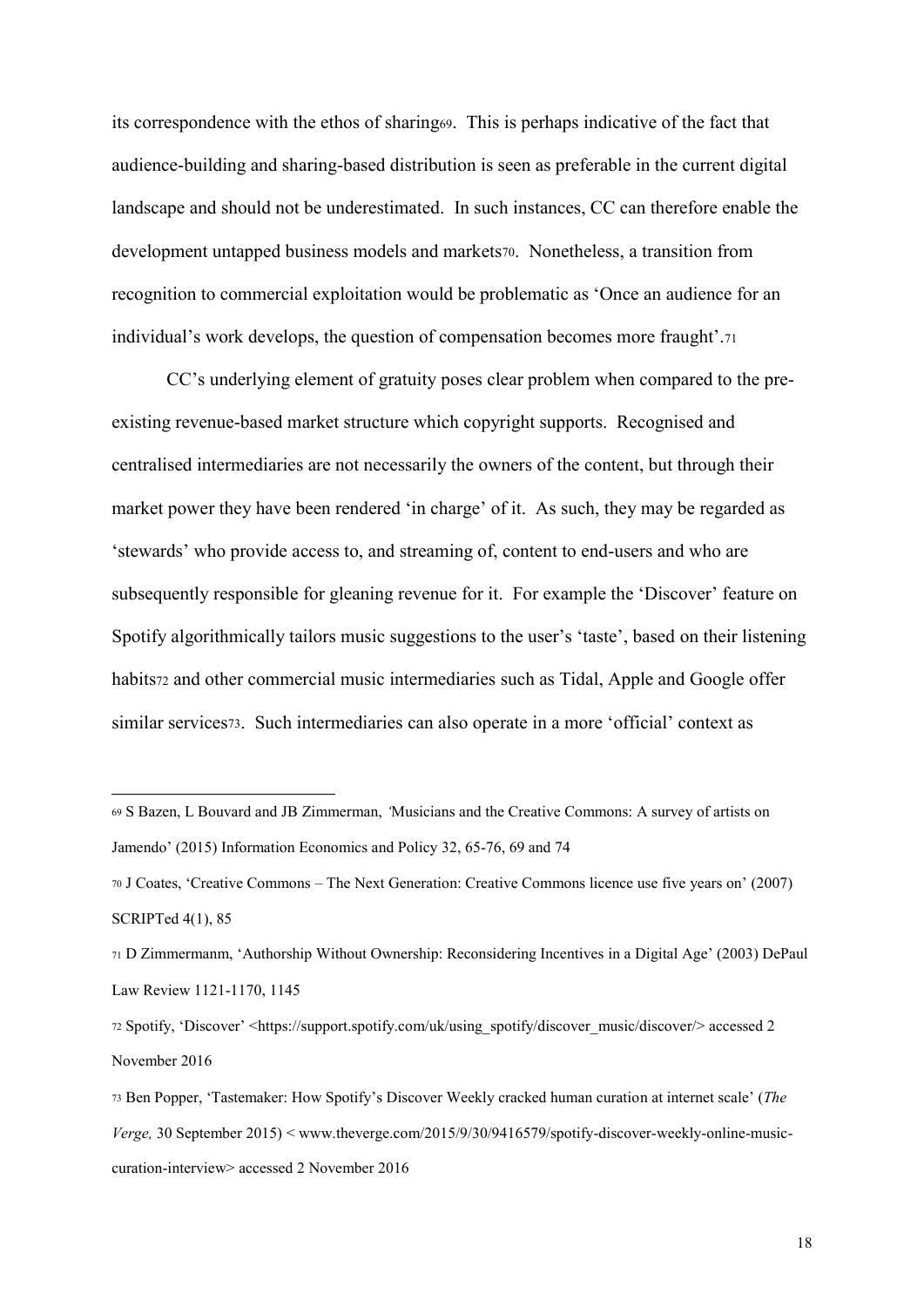aggregators and measurers of commercial success through the official charts system74. Streamed music has a role here too and is combined with physical sales and downloads to gauge a song's popularity75. However, this supports a much more revenue-orientated model of eligibility requiring a minimum pricing threshold; for example, digital tracks must have a minimum price of £0.40 GBP as 'singles' in order to be eligible76. Similarly, one hundred streams of a song is equated to one download thereof<sub>77</sub>. A revenue-based model is arguably necessary as music production can involve high initial costs<sup>78</sup> and it can take up to 1 million GBP to launch a new music act<sub>79</sub>. This has traditionally been mediated through capitalso; implicating a broader economic structure at an 'industrial' level and which copyright provides for the music industry. CC therefore assumes a limited view of creators as being those who may always permit the use/re-use of their work without potential remuneration; 'This ethos of sharing suggests that the economic model put in place by the Creative Commons licenses is one of gratuity'.81 Although it needs to be recognised that market

<sup>75</sup>'Rules for Chart Eligibility Singles' (*Official Charts Company,* May 2016) 7

<www.officialcharts.com/media/650606/official-uk-charts-singles-chart-rules-may-2016.pdf> accessed 6 November 2016

 $\overline{a}$ 

<sup>74</sup> For example in the UK, see Official Charts <www.theofficialcharts.com> accessed 2 November 2016

<sup>76</sup> ibid, 4-5

<sup>77</sup> ibid, 7

<sup>78</sup> AK Goss, 'Codifying a Commons: Copyright, Copyleft, and the Creative Commons Project' (2007) 82 Chi-Kent L Rev 963-996, 974

<sup>79</sup> A Harrison, *Music: The Business* (4th edn Virgin Books 2008) 285

<sup>80</sup> D Hunter and FG Lastowka, 'Amateur-To-Amateur' (2004) 46 William and Mary Law Review 951-1030, 979

<sup>81</sup> S Dusollier, 'The Master's Tools v. The Master's House: Creative Commons v. Copyright' (2006) 29 Columbia Journal of Law & the Arts 3 271-293, 281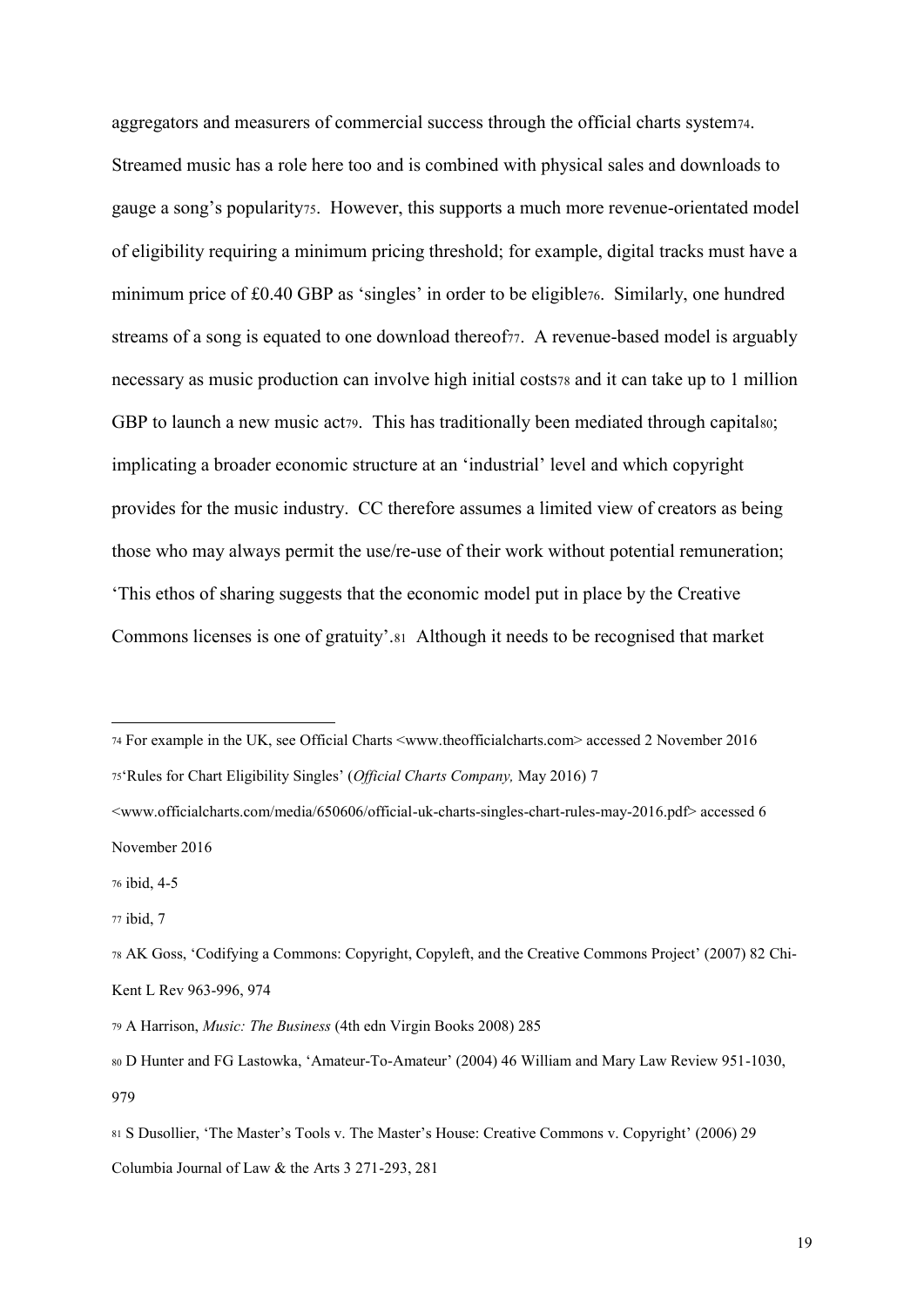transactions are not efficient except for a minority of works with sufficiently high commercial value and that money is not an ideal motivator for creativity and innovation82, it can also be argued that very few artists utilising CC licensing will be able to sustain a living purely from their music83. As a result, it is questionable whether creators would then have sufficient incentives to produce new works in a system is based on freedom and sharing.

Owing to the joint operation of copyright and a CC licence over a piece of content, it theoretically means that there is nothing preventing the creator from exploiting their work (through copyright) outside of the CC system as the two are not mutually exclusive. However, should content be made freely available under CC, then direct commercial exploitation of the content through copyright becomes practically impossible; for example, a record label would be unlikely to be willing to licence and exploit something which is (or has been) already available online for free. Alternative exploitation may be an option which may be realised through so-called '360 deals' which, broadly speaking, give the rightsholder (i.e. the record label) a share of merchandising, ticket sales and many important aspects of an artist's career84.

CC is not necessarily a mechanism to facilitate profit directly from content, other than the 'value' that comes from attribution. This serves as an important contrast to the 'traditional' operation of the music industry which places the utmost importance on the

<sup>82</sup> EE Johnson, 'The Economics and Sociality of Sharing Intellectual Property Rights' (2014) 94 Boston University Law Review 1935-1995, 1994

<sup>83</sup> S Bazen, L Bouvard and JB Zimmerman, 'Musicians and the Creative Commons: A survey of artists on Jamendo' (2015) Information Economics and Policy 32 65-76, 76

<sup>84</sup> A Harrison, *Music: The Business* (4th edn Virgin Books 2008) 67-69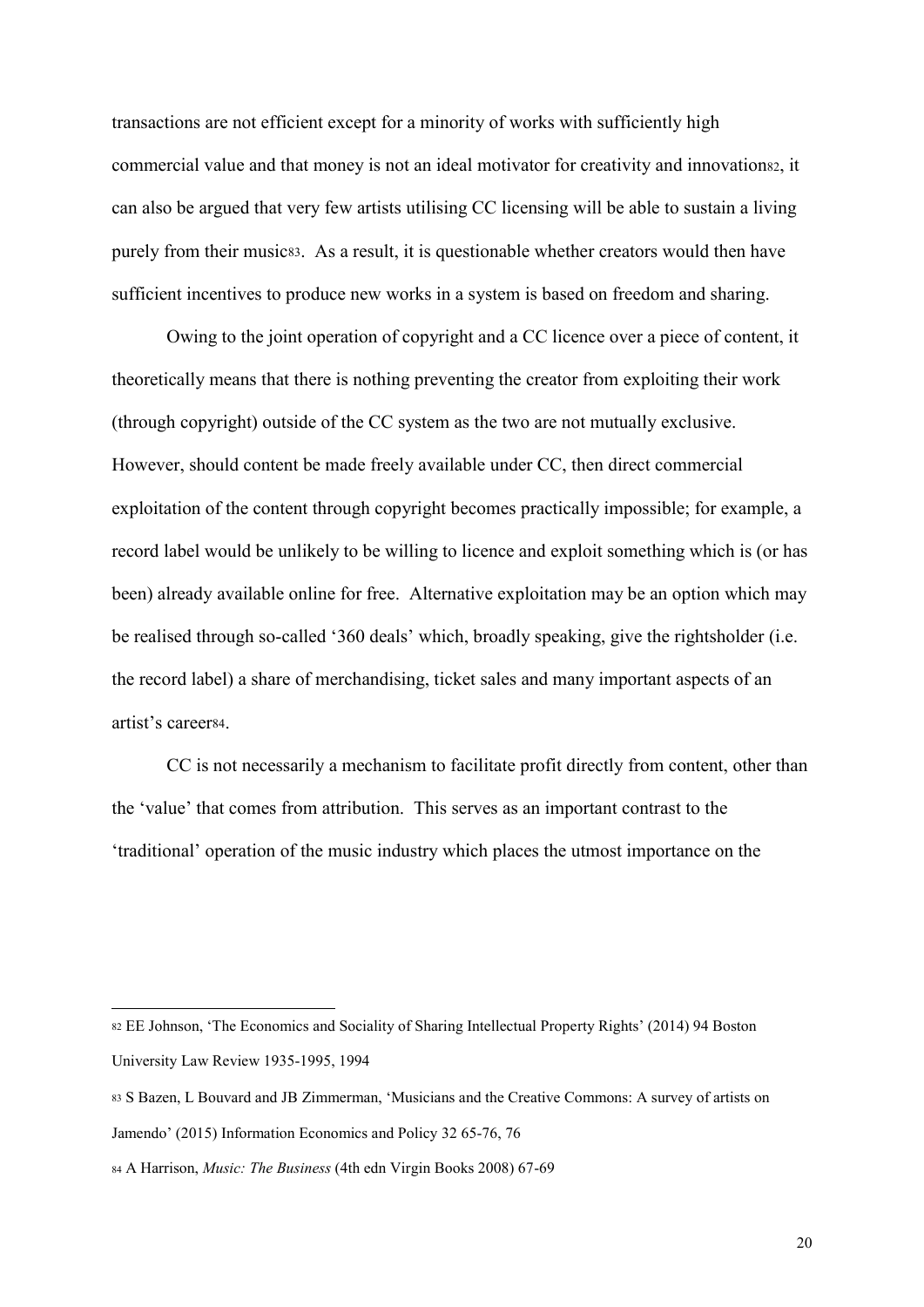market and may arguably be modified to take account of their own interests of for example, the inclusion of music streaming in the charts, as mentioned above). Attribution may be the most important thing above all elses for creators as was the case with Nic Stage discussed above; in which case CC may be of benefit because 'Copyright's processes are relevant primarily to centralized copyright industries ... For amateurs, however, it isn't clear that copyright law is very important at all'.<sup>87</sup> However, such an 'amateur' context may be to the movement's detriment as creators would be unlikely to devote themselves fully to creative practice if they cannot profit from the value that others place in their works. It needs to be borne in mind that although CC may make it difficult for creators to profit from their endeavours, this is not the goal of the movement; arguably, the real benefit of CC will be for creators who now have the ability to exploit their own works without, hopefully, being exploited themselvess9.

CC is inherently dependent on copyright in order for the licences to function and although it seeks to overcome the costs and burdens copyright may create when it comes to content production, there are still clear problems CC faces. Although there are mechanisms to facilitate audience-building, the only mechanism by which to receive 'compensation' is the

<sup>86</sup> P Flichy, 'Discourse on the New Economy – passing fad or mobilizing ideology?' in E Brousseau and N Curien (eds), *Internet and Digital Economics: Principles, Methods and Applications* (Cambridge University Press 2008)

<sup>88</sup> ibid, 1137

<sup>85</sup> S Dusollier, 'The Master's Tools v. The Master's House: Creative Commons v. Copyright' (2006) 29 Columbia Journal of Law & the Arts 3 271-293, 292-293

<sup>87</sup> D Hunter and FG Lastowka, 'Amateur-To-Amateur' (2004) 46 William and Mary Law Review 951-1030, 1026

<sup>89</sup> M Fox, T Ciro and N Duncan, 'Creative Commons: an alternative, web-based copyright system' (2005) Ent LR (2005) 16(5) 111-116, 116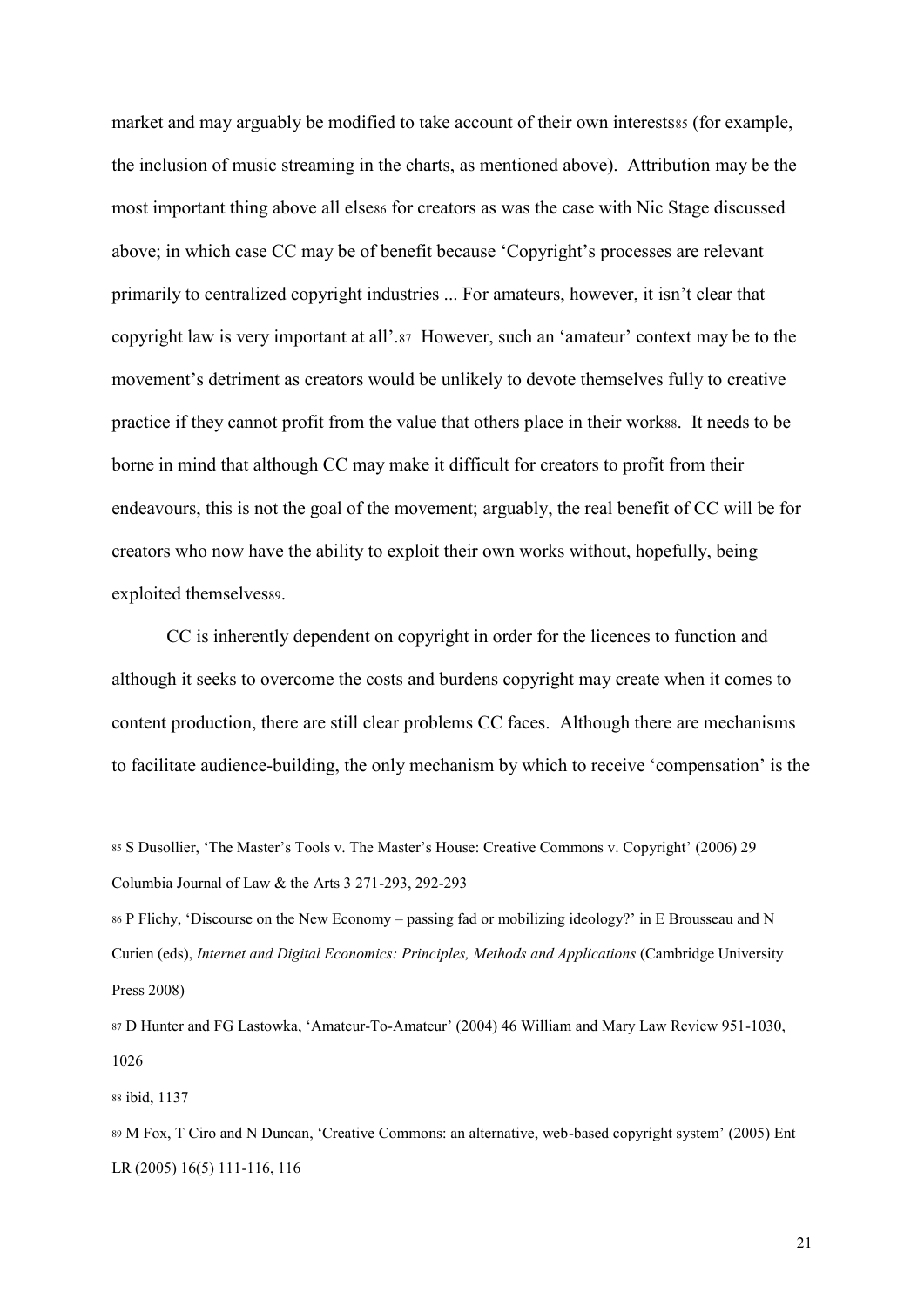pre-existing copyright market structure which CC is unable to incorporate itself in; leaving it vulnerable to misuse (including misuse by professionals). This makes it difficult to emerge from its niche status despite the availability of CC-focussed intermediaries. In contrast with the dual relationship copyright and CC has over content, at this juncture there is an insurmountable segregation between content protected by copyright and content specifically governed by a CC licence. CC artificially constrains exploitation of the CC content through its own associated intermediaries; making both the creators and the intermediaries unable to engage with the copyright-driven commercial structure that is already in place. This is perhaps a fundamental problem for the CC strategy; the fact that it operates primarily a 'free' basis suggests that a market could not develop for such content. Although there are mechanisms to facilitate audience-building; the only mechanism by which to receive 'compensation' is the pre-existing copyright structure which may be preferable<sup>90</sup> as it can allow for increased exploitation which can subsequently increase value. However, it does provide valuable recognition of the value of 'free' and the non-financial value, or recognition, that corresponds with this via attribution.

## **5. Conclusion**

**.** 

The CC strategy is not as revolutionary at it may perhaps first sound because it still effectively operates on the basis of copyright law, but this does *not* mean that the movement has no value. It has the benefit of being designed with the realities of digital production and distribution in mind and can be considered a more proactive response to the problems of digital copyright law than the mere updating of copyright law. Although CC may have

<sup>90</sup> WJ Gordon, 'An Inquiry into the Merits of Copyright: The Challenges of Consistency, Consent, and Encouragement Theory' (1989) 41 Stanford Law Review 1343-1460, 1419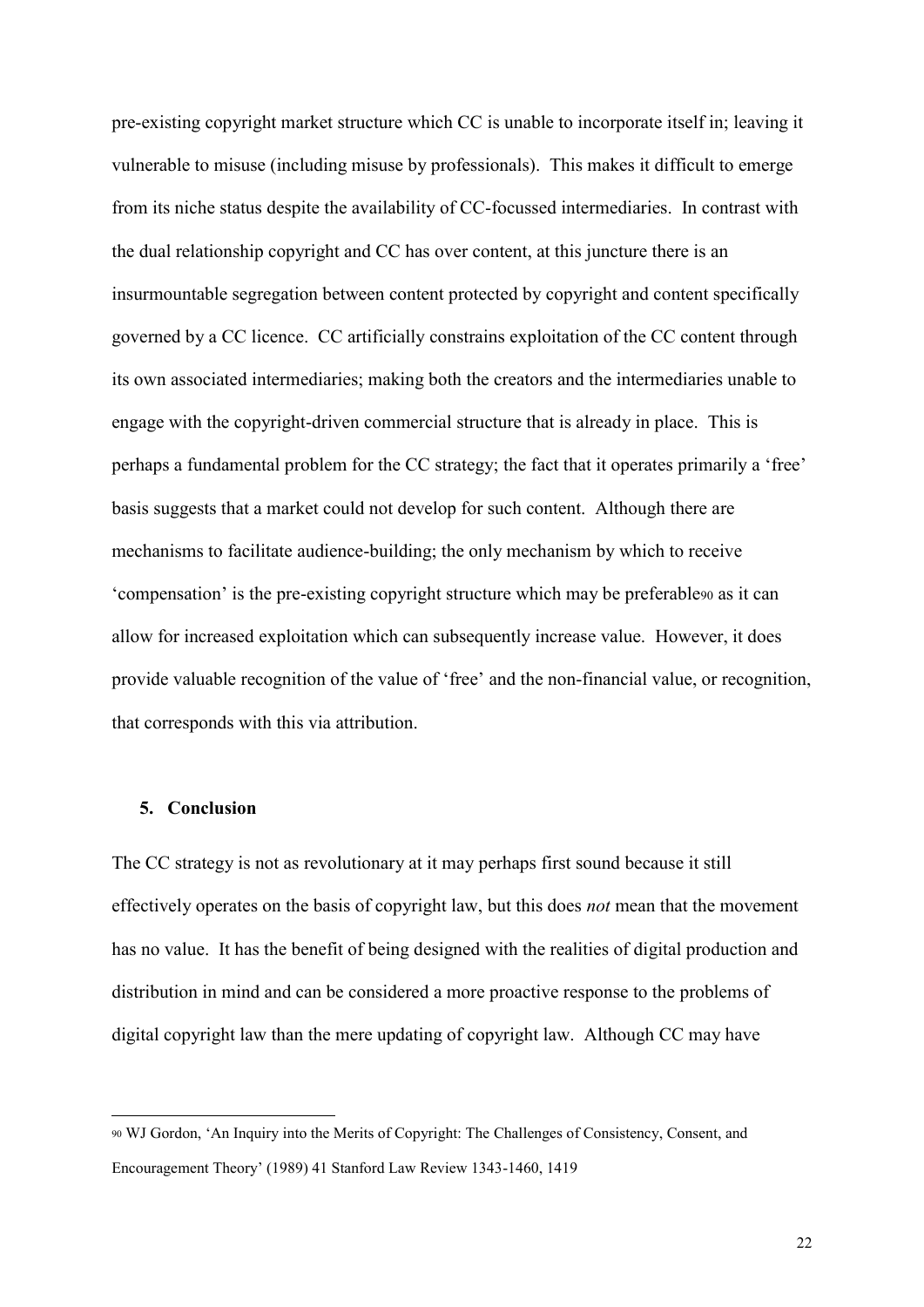benefit in addressing user-norms engendered by digital technology, that is not to say it will provide a viable solution on its own. CC resources and copyrighted resources are indistinct in their practical availability and by artificially aiming to create 'scarcity' through its licensing system, CC limits users (and itself) to a relatively narrow and niche body of content. Theoretically, CC-licensed content is only available to serve as inputs for creative works. As such, the self-imposed architecture of CC artificially narrows the available creative resources to other CC-licensed works. Furthermore, it is questionable whether a viable market structure can develop in light of this because of the stipulated noncommercial/free and predominantly amateur context in which it operates. However, this does not jeopardise the movement's validity as an alternative to the traditional copyright market structures and for many (as is the case with Jamendo, mentioned above), could be seen as its key feature.

The CC movement recognises the opportunities afforded by digital technology for creation and dissemination of content. It has also afforded the development of CC-themed digital intermediaries to facilitate the distribution of content. Nonetheless, one must take a practical approach when looking at the markets for CC-licensed work. Many of the large organisations that utilise the licensing system are not necessarily content distribution services, but 'reference' services. As such, there is little (if any) revenue-generating market for such content. It may also be suggested that artists adopting CC licensing, whilst making a noble statement against the constraints of copyright law, are missing the point. The pure existence of such an enterprise demonstrates the potential scale and niche value the Internet is able to provide. The Internet is able to sustain a virtually infinite demand curve and while this may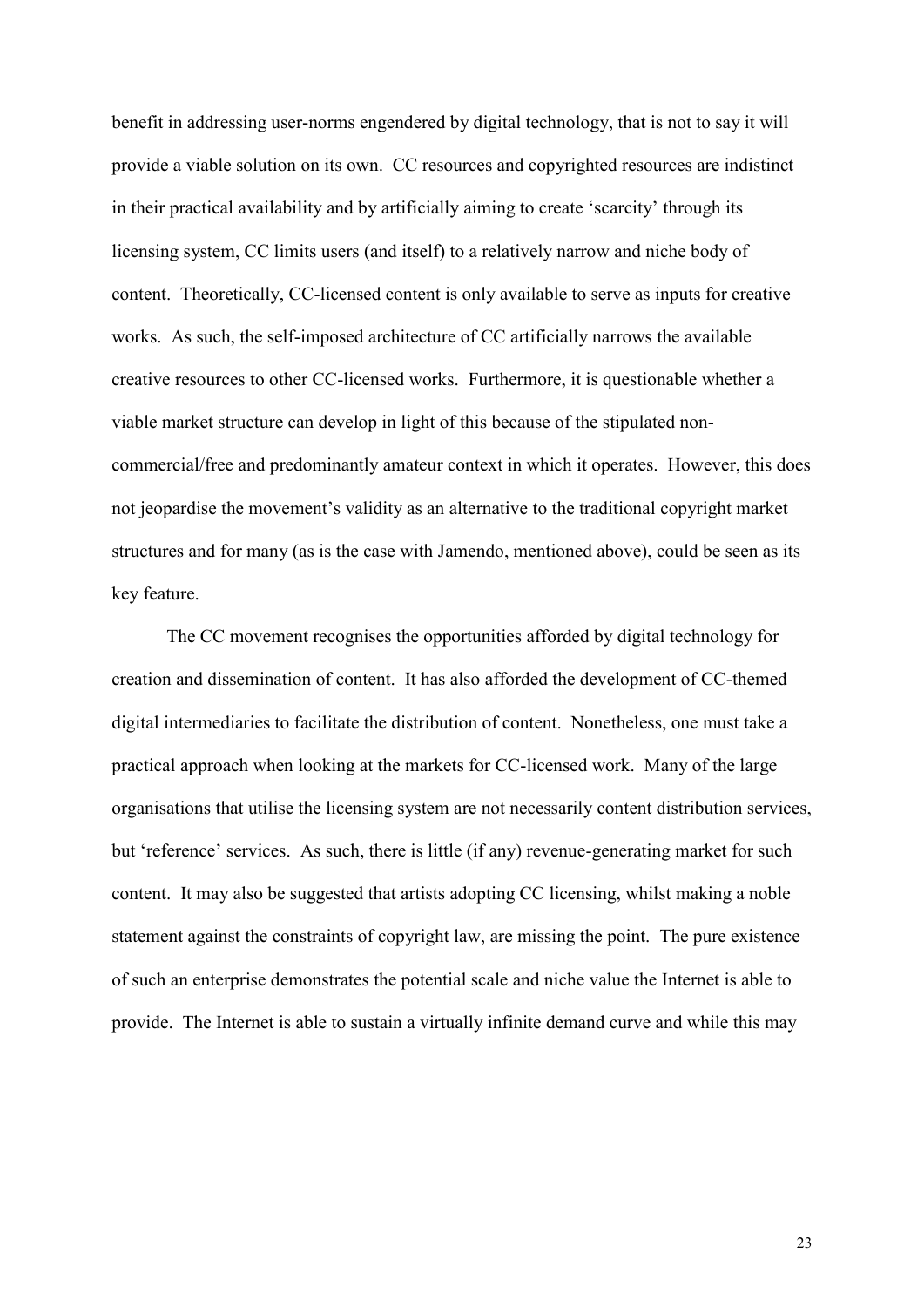plateau towards the bottom of the arc, it may extend as far as there is content to support it<sup>91</sup> and copyright law can enable its exploitation.

CC may facilitate the growth of intermediaries providing licensed content as (financial) copyright licensing costs would not be incurred. This is no bad thing as providing an additional and alternative means of content dissemination92. However, copyright and commerciality still have primacy in this respect regarding the music market. It should be borne in mind that copyright also affords the option for gratuity; there is precedent in the music industry for the assumption that 'giving something away' can be beneficial, at least in terms of building a reputation for the artist93. In this context, the controlling legalities of copyright can be forgone (and in some instances, actively discarded by the artist); and in such circumstances, a CC licence is unlikely to make much of a difference. Furthermore, 'attribution' is a necessary component in terms of building an audience, and this would still be the case without an attached CC licence. Successful content exploitation it ultimately depends on building mutually beneficial relationships<sup>94</sup> between artists and audience, which can be done just as easily through copyright and on the part of initiatives by the artists/creators themselves in presenting content to users and without such a formalised mechanism as CC licensing. Digital technology also facilitates this further.

<sup>91</sup> See generally C Anderson, *The Longer Long Tail (Updated and Expanded Edition),* (Random House 2009) <sup>92</sup> D Hunter and FG Lastowka, 'Amateur-To-Amateur' (2004) 46 William and Mary Law Review 951-1030,

<sup>1018</sup>

<sup>93</sup> See the examples of Prince, Wilco, OK, Radiohead (in a way), and Trent Reznor in G Kot, *Ripped: How the Wired Generation Revolutionised Music'* (Scribner 2009), chapters 5, 8, 19 and 20

<sup>94</sup> MF Schultz, 'Fear and Norms and Rock & Roll: What Jambands Can Teach Us About Persuading People to Obey Copyright Law' (2006) 21 Berkeley Technology Law Journal 651-728, 657